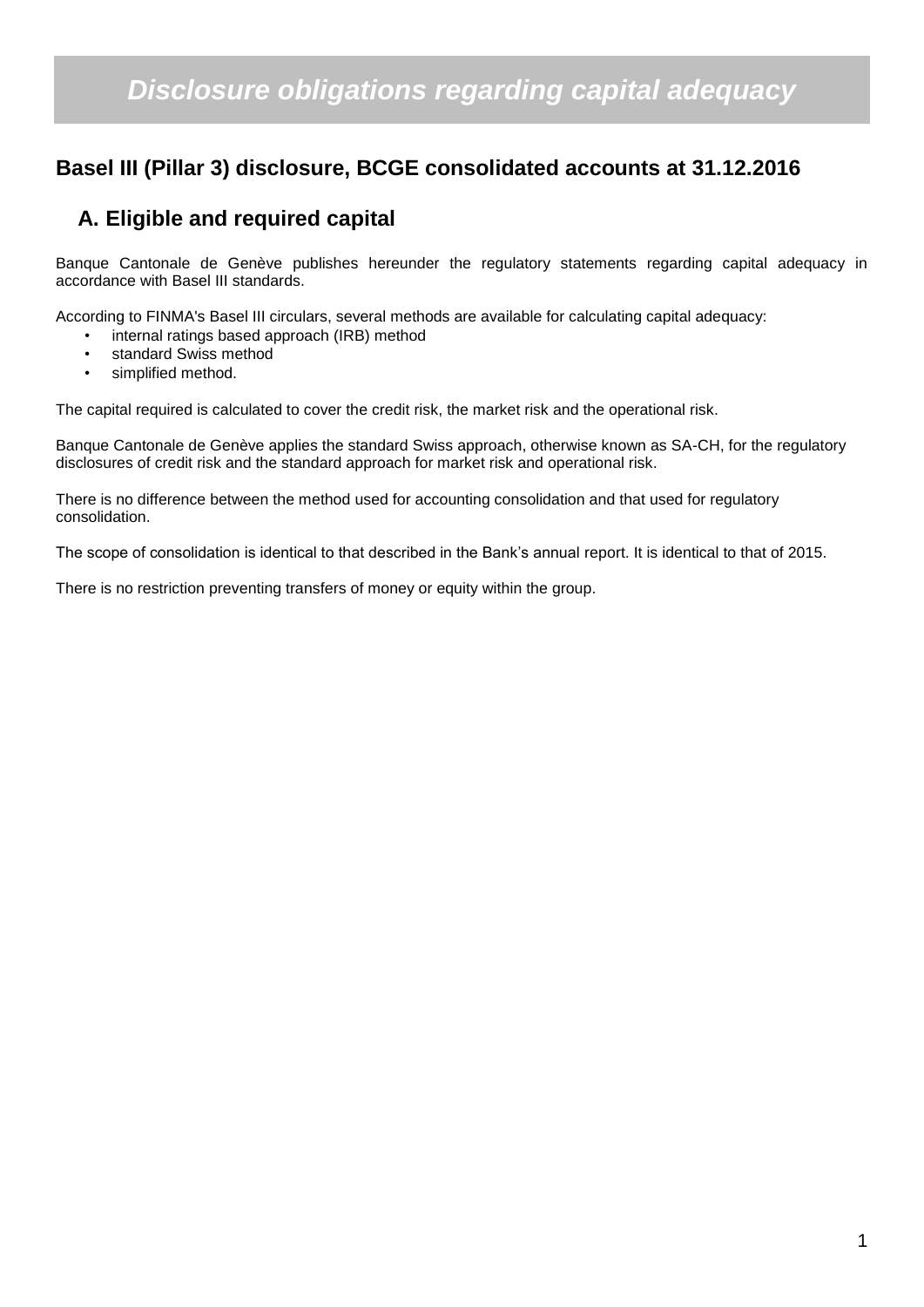### **a) Transition (in CHF thousands)**

| <b>Balance sheet</b>                                                                  | <b>According to period end</b> |
|---------------------------------------------------------------------------------------|--------------------------------|
| <b>Assets</b>                                                                         |                                |
| Liquid assets                                                                         | 3,359,672                      |
| Amounts receivable from banks                                                         | 648,223                        |
| Amounts due from securities financing transactions                                    |                                |
| Amounts due from clients                                                              | 4,606,629                      |
| Amounts due secured by mortgages                                                      | 10,366,470                     |
| Trading operations                                                                    | 41,667                         |
| Positive replacement values of derivative financial instruments                       | 19,284                         |
| Other financial instruments measured at fair value                                    |                                |
| <b>Financial investments</b>                                                          | 1,831,681                      |
| Accruals and deferrals                                                                | 44,188                         |
| Investments in participations                                                         | 23,955                         |
| Tangible fixed assets                                                                 | 133,759                        |
| Other assets                                                                          | 317,164                        |
| <b>Total assets</b>                                                                   | 21,392,692                     |
| <b>Borrowed capital</b>                                                               |                                |
| Amounts due to banks                                                                  | 2,349,168                      |
| Liabilities arising from securities financing transactions                            | 1,031,357                      |
| Liabilities arising from client deposits                                              | 13,233,386                     |
| Liabilities arising from trading operations                                           | 1,068                          |
| Negative replacement values of derivative financial instruments                       | 19,594                         |
| Medium-term bonds                                                                     | 5,431                          |
| Bonds and loans issued by central mortgage and loans                                  | 3,081,245                      |
| Accruals and deferrals                                                                | 82,732                         |
| <b>Other liabilities</b>                                                              | 210,963                        |
| Provisions                                                                            | 15,481                         |
| <b>Total borrowed capital</b>                                                         | 20,030,425                     |
| of which subordinated liabilities eligible as Tier 2 capital                          | 65,279                         |
| of which subordinated liabilities eligible as Additional Tier 1 capital (AT1)         | 108,280                        |
| <b>Equity</b>                                                                         |                                |
| Reserves for general banking risks                                                    | 160,000                        |
| Share capital                                                                         | 360,000                        |
| of which eligible as CET1                                                             | 360,000                        |
| Legal reserves/optional reserves/profits (losses) brought forw ard and for the period | 854,149                        |
| (Treasury shares)                                                                     | $-11,882$                      |
| Sub-total of shareholders' equity                                                     | 1,362,267                      |
| Total eligible regulatory capital (including AT1 and Tier2)                           | 1,535,825                      |

\* : includes future expected dividends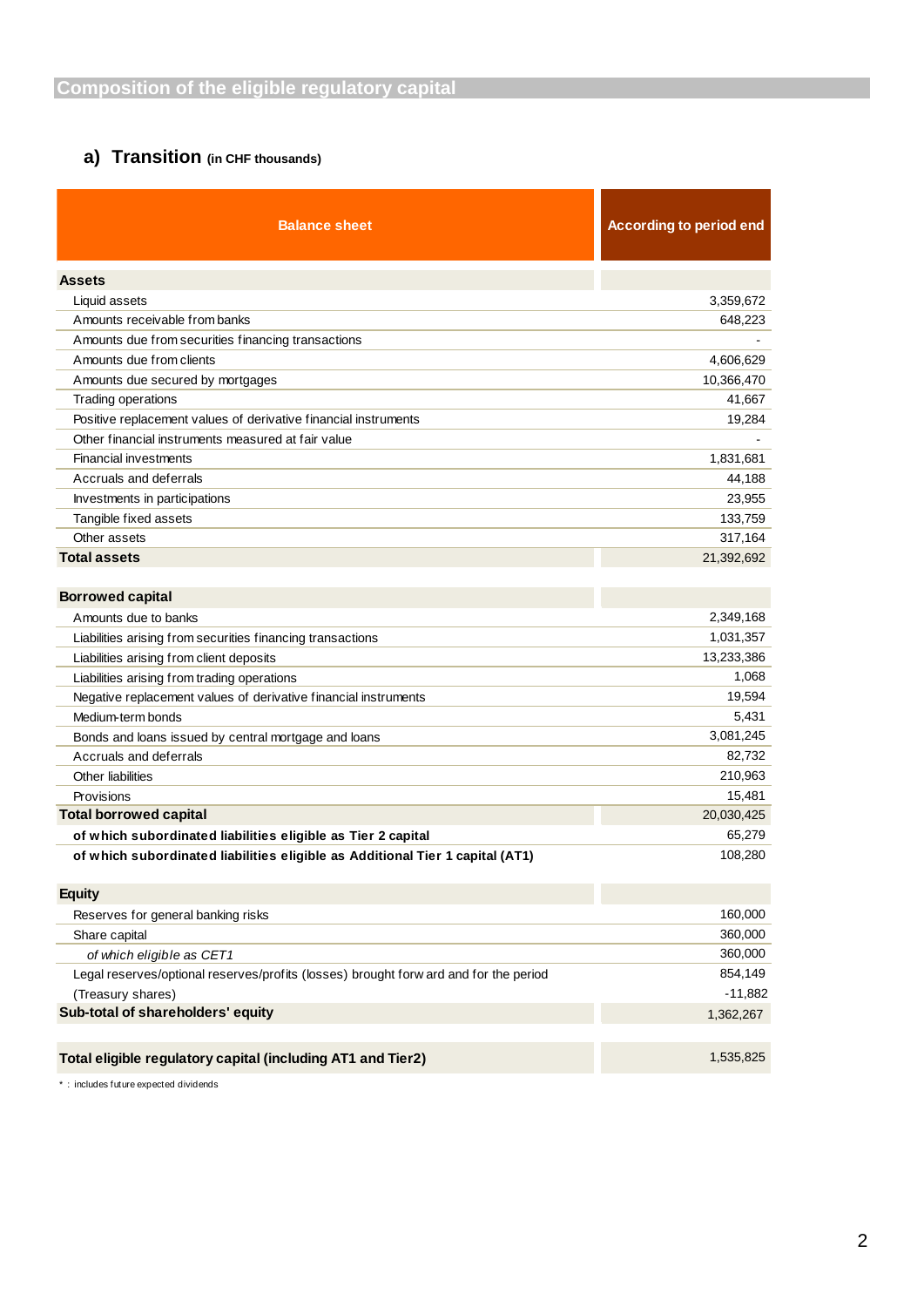Eligible regulatory capital, whose value is determined in accordance with the directives governing the preparation of financial statements (Circ.-FINMA 15/01), comprises core capital (*Tier 1: CET1 + AT1*) and supplementary capital (*Tier 2*).

**Participations that are consolidated neither fully nor proportionally and are also also also also processing** 

**ACT Visa Inc** Weighting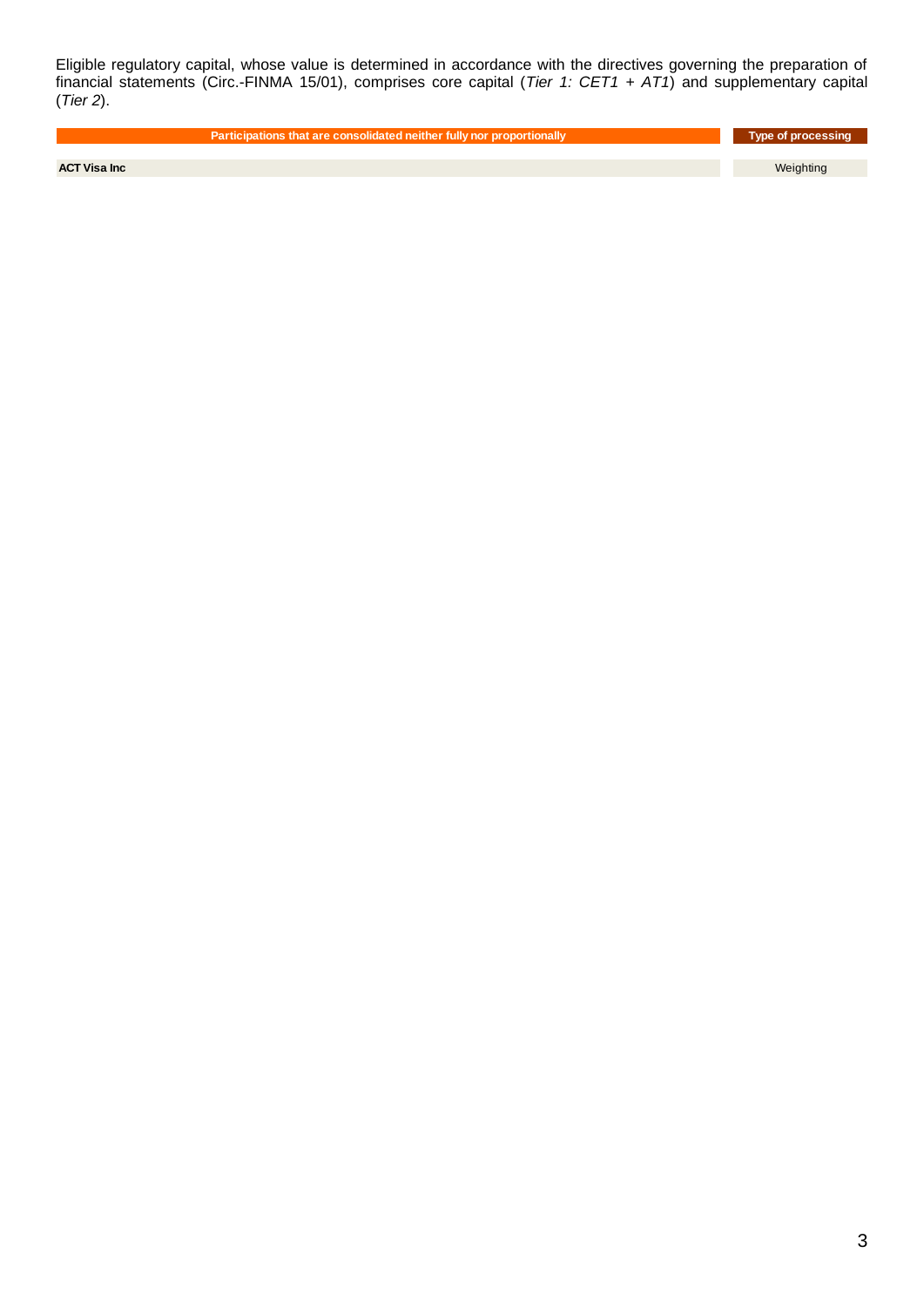### b) **Presentation of the eligible regulatory capital (in CHF thousands)**

| <b>Core Equity Tier 1 capital (CET1)</b><br>360,000<br>Issued share capital paid-in, eligible in full<br>1<br>Retained earnings, incl. reserves for general banking risks / profits (losses) brought<br>2<br>718,557<br>forw ard and for the period<br>295,592<br>3<br>Capital reserves and reserves for foreign currencies (+/-)<br>1,374,149<br>6<br>$=$ Core Equity Tier 1, prior to adjustments<br>16<br>Net long positions in own CET 1 instruments<br>$-11,882$<br>28<br>$=$ Sum of CET1 adjustments<br>-11,882<br>1,362,267<br>29<br>$=$ Net core Tier 1 capital<br><b>Additional core Tier 1 capital (AT1)</b><br>Issued and paid-in instruments, eligible in full<br>30<br>108,280<br>44<br>= Additional net core capital (net AT1)<br>108,280<br>1,470,547<br>45<br>$=$ Core capital (net Tier 1)<br><b>Additional Tier 2 capital (T2)</b><br>46<br>Issued and paid-in instruments, eligible in full<br>39,096<br>Value adjustments, provisions and w rite-offs due to prudence; statutory reserves for<br>50<br>26,183<br>financial investments<br>65,279<br>51<br>$=$ T2 capital prior to adjustments<br>58<br>$=$ Net T2 capital<br>65,279<br>59<br>= Total regulatory capital (net T1 & T2)<br>1,535,826<br>11,174,332<br>60<br>Sum of risk-w eighted positions<br><b>Regulatory-capital ratios</b><br>12.19%<br>61<br>CET1 ratio (line no.29 as of risk-w eighted positions)<br>13.16%<br>62<br>T1 ratio (line no.45 as % of risk-w eighted positions)<br>13.74%<br>63<br>Ratio regarding the regulatory capital (line no.59 as % of risk-w eighted positions)<br>Requirements according to transitional provisions regarding the CAO (minimum requirements<br>64<br>+ capital buffer + countercyclical buffer) plus the capital buffer for systematically important<br>5.66%<br>banks as per the Basel guidelines (as % of the risk-w eighted positions)<br>0.625%<br>65<br>Of w hich capital buffers according to CAO (as % of the risk-w eighted positions)<br>66<br>0.54%<br>Of which countercyclical buffer (as % of the risk-weighted positions)<br>Available CET1 to cover the minimum and buffer requirements, after deducting AT1 and T2<br>68<br>7.12%<br>requirements covered by CET1 (as % of risk-w eighted positions)<br>Capital target ratios for CET1 as per the FINMA circ. 2011/12 plus the countercyclical buffer<br>68a<br>8.34%<br>(as % of risk-w eighted positions)<br>Available CET1 (as % of risk-w eighted positions)<br>9.54%<br>68b<br>"Capital target ratios for T1 as per the FINMA circ. 2011/2 plus the countercyclical buffer<br>68c<br>10.14%<br>(as % of risk-weighted positions)"<br>11.34%<br>Available T1 (as % of risk-w eighted positions)<br>68d<br>Regulatory capital target ratios as per the FINMA circ. FINMA 2011/12 plus the<br>68e<br>12.54%<br>countercyclical buffer (as % of risk-w eighted positions)<br>13.21%<br>68f<br>Available regulatory capital (as % of risk-w eighted positions) |  | Net amounts (after taking<br>into account the transitional<br>provisions) |
|--------------------------------------------------------------------------------------------------------------------------------------------------------------------------------------------------------------------------------------------------------------------------------------------------------------------------------------------------------------------------------------------------------------------------------------------------------------------------------------------------------------------------------------------------------------------------------------------------------------------------------------------------------------------------------------------------------------------------------------------------------------------------------------------------------------------------------------------------------------------------------------------------------------------------------------------------------------------------------------------------------------------------------------------------------------------------------------------------------------------------------------------------------------------------------------------------------------------------------------------------------------------------------------------------------------------------------------------------------------------------------------------------------------------------------------------------------------------------------------------------------------------------------------------------------------------------------------------------------------------------------------------------------------------------------------------------------------------------------------------------------------------------------------------------------------------------------------------------------------------------------------------------------------------------------------------------------------------------------------------------------------------------------------------------------------------------------------------------------------------------------------------------------------------------------------------------------------------------------------------------------------------------------------------------------------------------------------------------------------------------------------------------------------------------------------------------------------------------------------------------------------------------------------------------------------------------------------------------------------------------------------------------------------------------------------------------------------------------------------------------------------------------------------------------------------------------------------------------------------------------------------------------------------------------------------------------------------|--|---------------------------------------------------------------------------|
|                                                                                                                                                                                                                                                                                                                                                                                                                                                                                                                                                                                                                                                                                                                                                                                                                                                                                                                                                                                                                                                                                                                                                                                                                                                                                                                                                                                                                                                                                                                                                                                                                                                                                                                                                                                                                                                                                                                                                                                                                                                                                                                                                                                                                                                                                                                                                                                                                                                                                                                                                                                                                                                                                                                                                                                                                                                                                                                                                              |  |                                                                           |
|                                                                                                                                                                                                                                                                                                                                                                                                                                                                                                                                                                                                                                                                                                                                                                                                                                                                                                                                                                                                                                                                                                                                                                                                                                                                                                                                                                                                                                                                                                                                                                                                                                                                                                                                                                                                                                                                                                                                                                                                                                                                                                                                                                                                                                                                                                                                                                                                                                                                                                                                                                                                                                                                                                                                                                                                                                                                                                                                                              |  |                                                                           |
|                                                                                                                                                                                                                                                                                                                                                                                                                                                                                                                                                                                                                                                                                                                                                                                                                                                                                                                                                                                                                                                                                                                                                                                                                                                                                                                                                                                                                                                                                                                                                                                                                                                                                                                                                                                                                                                                                                                                                                                                                                                                                                                                                                                                                                                                                                                                                                                                                                                                                                                                                                                                                                                                                                                                                                                                                                                                                                                                                              |  |                                                                           |
|                                                                                                                                                                                                                                                                                                                                                                                                                                                                                                                                                                                                                                                                                                                                                                                                                                                                                                                                                                                                                                                                                                                                                                                                                                                                                                                                                                                                                                                                                                                                                                                                                                                                                                                                                                                                                                                                                                                                                                                                                                                                                                                                                                                                                                                                                                                                                                                                                                                                                                                                                                                                                                                                                                                                                                                                                                                                                                                                                              |  |                                                                           |
|                                                                                                                                                                                                                                                                                                                                                                                                                                                                                                                                                                                                                                                                                                                                                                                                                                                                                                                                                                                                                                                                                                                                                                                                                                                                                                                                                                                                                                                                                                                                                                                                                                                                                                                                                                                                                                                                                                                                                                                                                                                                                                                                                                                                                                                                                                                                                                                                                                                                                                                                                                                                                                                                                                                                                                                                                                                                                                                                                              |  |                                                                           |
|                                                                                                                                                                                                                                                                                                                                                                                                                                                                                                                                                                                                                                                                                                                                                                                                                                                                                                                                                                                                                                                                                                                                                                                                                                                                                                                                                                                                                                                                                                                                                                                                                                                                                                                                                                                                                                                                                                                                                                                                                                                                                                                                                                                                                                                                                                                                                                                                                                                                                                                                                                                                                                                                                                                                                                                                                                                                                                                                                              |  |                                                                           |
|                                                                                                                                                                                                                                                                                                                                                                                                                                                                                                                                                                                                                                                                                                                                                                                                                                                                                                                                                                                                                                                                                                                                                                                                                                                                                                                                                                                                                                                                                                                                                                                                                                                                                                                                                                                                                                                                                                                                                                                                                                                                                                                                                                                                                                                                                                                                                                                                                                                                                                                                                                                                                                                                                                                                                                                                                                                                                                                                                              |  |                                                                           |
|                                                                                                                                                                                                                                                                                                                                                                                                                                                                                                                                                                                                                                                                                                                                                                                                                                                                                                                                                                                                                                                                                                                                                                                                                                                                                                                                                                                                                                                                                                                                                                                                                                                                                                                                                                                                                                                                                                                                                                                                                                                                                                                                                                                                                                                                                                                                                                                                                                                                                                                                                                                                                                                                                                                                                                                                                                                                                                                                                              |  |                                                                           |
|                                                                                                                                                                                                                                                                                                                                                                                                                                                                                                                                                                                                                                                                                                                                                                                                                                                                                                                                                                                                                                                                                                                                                                                                                                                                                                                                                                                                                                                                                                                                                                                                                                                                                                                                                                                                                                                                                                                                                                                                                                                                                                                                                                                                                                                                                                                                                                                                                                                                                                                                                                                                                                                                                                                                                                                                                                                                                                                                                              |  |                                                                           |
|                                                                                                                                                                                                                                                                                                                                                                                                                                                                                                                                                                                                                                                                                                                                                                                                                                                                                                                                                                                                                                                                                                                                                                                                                                                                                                                                                                                                                                                                                                                                                                                                                                                                                                                                                                                                                                                                                                                                                                                                                                                                                                                                                                                                                                                                                                                                                                                                                                                                                                                                                                                                                                                                                                                                                                                                                                                                                                                                                              |  |                                                                           |
|                                                                                                                                                                                                                                                                                                                                                                                                                                                                                                                                                                                                                                                                                                                                                                                                                                                                                                                                                                                                                                                                                                                                                                                                                                                                                                                                                                                                                                                                                                                                                                                                                                                                                                                                                                                                                                                                                                                                                                                                                                                                                                                                                                                                                                                                                                                                                                                                                                                                                                                                                                                                                                                                                                                                                                                                                                                                                                                                                              |  |                                                                           |
|                                                                                                                                                                                                                                                                                                                                                                                                                                                                                                                                                                                                                                                                                                                                                                                                                                                                                                                                                                                                                                                                                                                                                                                                                                                                                                                                                                                                                                                                                                                                                                                                                                                                                                                                                                                                                                                                                                                                                                                                                                                                                                                                                                                                                                                                                                                                                                                                                                                                                                                                                                                                                                                                                                                                                                                                                                                                                                                                                              |  |                                                                           |
|                                                                                                                                                                                                                                                                                                                                                                                                                                                                                                                                                                                                                                                                                                                                                                                                                                                                                                                                                                                                                                                                                                                                                                                                                                                                                                                                                                                                                                                                                                                                                                                                                                                                                                                                                                                                                                                                                                                                                                                                                                                                                                                                                                                                                                                                                                                                                                                                                                                                                                                                                                                                                                                                                                                                                                                                                                                                                                                                                              |  |                                                                           |
|                                                                                                                                                                                                                                                                                                                                                                                                                                                                                                                                                                                                                                                                                                                                                                                                                                                                                                                                                                                                                                                                                                                                                                                                                                                                                                                                                                                                                                                                                                                                                                                                                                                                                                                                                                                                                                                                                                                                                                                                                                                                                                                                                                                                                                                                                                                                                                                                                                                                                                                                                                                                                                                                                                                                                                                                                                                                                                                                                              |  |                                                                           |
|                                                                                                                                                                                                                                                                                                                                                                                                                                                                                                                                                                                                                                                                                                                                                                                                                                                                                                                                                                                                                                                                                                                                                                                                                                                                                                                                                                                                                                                                                                                                                                                                                                                                                                                                                                                                                                                                                                                                                                                                                                                                                                                                                                                                                                                                                                                                                                                                                                                                                                                                                                                                                                                                                                                                                                                                                                                                                                                                                              |  |                                                                           |
|                                                                                                                                                                                                                                                                                                                                                                                                                                                                                                                                                                                                                                                                                                                                                                                                                                                                                                                                                                                                                                                                                                                                                                                                                                                                                                                                                                                                                                                                                                                                                                                                                                                                                                                                                                                                                                                                                                                                                                                                                                                                                                                                                                                                                                                                                                                                                                                                                                                                                                                                                                                                                                                                                                                                                                                                                                                                                                                                                              |  |                                                                           |
|                                                                                                                                                                                                                                                                                                                                                                                                                                                                                                                                                                                                                                                                                                                                                                                                                                                                                                                                                                                                                                                                                                                                                                                                                                                                                                                                                                                                                                                                                                                                                                                                                                                                                                                                                                                                                                                                                                                                                                                                                                                                                                                                                                                                                                                                                                                                                                                                                                                                                                                                                                                                                                                                                                                                                                                                                                                                                                                                                              |  |                                                                           |
|                                                                                                                                                                                                                                                                                                                                                                                                                                                                                                                                                                                                                                                                                                                                                                                                                                                                                                                                                                                                                                                                                                                                                                                                                                                                                                                                                                                                                                                                                                                                                                                                                                                                                                                                                                                                                                                                                                                                                                                                                                                                                                                                                                                                                                                                                                                                                                                                                                                                                                                                                                                                                                                                                                                                                                                                                                                                                                                                                              |  |                                                                           |
|                                                                                                                                                                                                                                                                                                                                                                                                                                                                                                                                                                                                                                                                                                                                                                                                                                                                                                                                                                                                                                                                                                                                                                                                                                                                                                                                                                                                                                                                                                                                                                                                                                                                                                                                                                                                                                                                                                                                                                                                                                                                                                                                                                                                                                                                                                                                                                                                                                                                                                                                                                                                                                                                                                                                                                                                                                                                                                                                                              |  |                                                                           |
|                                                                                                                                                                                                                                                                                                                                                                                                                                                                                                                                                                                                                                                                                                                                                                                                                                                                                                                                                                                                                                                                                                                                                                                                                                                                                                                                                                                                                                                                                                                                                                                                                                                                                                                                                                                                                                                                                                                                                                                                                                                                                                                                                                                                                                                                                                                                                                                                                                                                                                                                                                                                                                                                                                                                                                                                                                                                                                                                                              |  |                                                                           |
|                                                                                                                                                                                                                                                                                                                                                                                                                                                                                                                                                                                                                                                                                                                                                                                                                                                                                                                                                                                                                                                                                                                                                                                                                                                                                                                                                                                                                                                                                                                                                                                                                                                                                                                                                                                                                                                                                                                                                                                                                                                                                                                                                                                                                                                                                                                                                                                                                                                                                                                                                                                                                                                                                                                                                                                                                                                                                                                                                              |  |                                                                           |
|                                                                                                                                                                                                                                                                                                                                                                                                                                                                                                                                                                                                                                                                                                                                                                                                                                                                                                                                                                                                                                                                                                                                                                                                                                                                                                                                                                                                                                                                                                                                                                                                                                                                                                                                                                                                                                                                                                                                                                                                                                                                                                                                                                                                                                                                                                                                                                                                                                                                                                                                                                                                                                                                                                                                                                                                                                                                                                                                                              |  |                                                                           |
|                                                                                                                                                                                                                                                                                                                                                                                                                                                                                                                                                                                                                                                                                                                                                                                                                                                                                                                                                                                                                                                                                                                                                                                                                                                                                                                                                                                                                                                                                                                                                                                                                                                                                                                                                                                                                                                                                                                                                                                                                                                                                                                                                                                                                                                                                                                                                                                                                                                                                                                                                                                                                                                                                                                                                                                                                                                                                                                                                              |  |                                                                           |
|                                                                                                                                                                                                                                                                                                                                                                                                                                                                                                                                                                                                                                                                                                                                                                                                                                                                                                                                                                                                                                                                                                                                                                                                                                                                                                                                                                                                                                                                                                                                                                                                                                                                                                                                                                                                                                                                                                                                                                                                                                                                                                                                                                                                                                                                                                                                                                                                                                                                                                                                                                                                                                                                                                                                                                                                                                                                                                                                                              |  |                                                                           |
|                                                                                                                                                                                                                                                                                                                                                                                                                                                                                                                                                                                                                                                                                                                                                                                                                                                                                                                                                                                                                                                                                                                                                                                                                                                                                                                                                                                                                                                                                                                                                                                                                                                                                                                                                                                                                                                                                                                                                                                                                                                                                                                                                                                                                                                                                                                                                                                                                                                                                                                                                                                                                                                                                                                                                                                                                                                                                                                                                              |  |                                                                           |
|                                                                                                                                                                                                                                                                                                                                                                                                                                                                                                                                                                                                                                                                                                                                                                                                                                                                                                                                                                                                                                                                                                                                                                                                                                                                                                                                                                                                                                                                                                                                                                                                                                                                                                                                                                                                                                                                                                                                                                                                                                                                                                                                                                                                                                                                                                                                                                                                                                                                                                                                                                                                                                                                                                                                                                                                                                                                                                                                                              |  |                                                                           |
|                                                                                                                                                                                                                                                                                                                                                                                                                                                                                                                                                                                                                                                                                                                                                                                                                                                                                                                                                                                                                                                                                                                                                                                                                                                                                                                                                                                                                                                                                                                                                                                                                                                                                                                                                                                                                                                                                                                                                                                                                                                                                                                                                                                                                                                                                                                                                                                                                                                                                                                                                                                                                                                                                                                                                                                                                                                                                                                                                              |  |                                                                           |
|                                                                                                                                                                                                                                                                                                                                                                                                                                                                                                                                                                                                                                                                                                                                                                                                                                                                                                                                                                                                                                                                                                                                                                                                                                                                                                                                                                                                                                                                                                                                                                                                                                                                                                                                                                                                                                                                                                                                                                                                                                                                                                                                                                                                                                                                                                                                                                                                                                                                                                                                                                                                                                                                                                                                                                                                                                                                                                                                                              |  |                                                                           |
|                                                                                                                                                                                                                                                                                                                                                                                                                                                                                                                                                                                                                                                                                                                                                                                                                                                                                                                                                                                                                                                                                                                                                                                                                                                                                                                                                                                                                                                                                                                                                                                                                                                                                                                                                                                                                                                                                                                                                                                                                                                                                                                                                                                                                                                                                                                                                                                                                                                                                                                                                                                                                                                                                                                                                                                                                                                                                                                                                              |  |                                                                           |
|                                                                                                                                                                                                                                                                                                                                                                                                                                                                                                                                                                                                                                                                                                                                                                                                                                                                                                                                                                                                                                                                                                                                                                                                                                                                                                                                                                                                                                                                                                                                                                                                                                                                                                                                                                                                                                                                                                                                                                                                                                                                                                                                                                                                                                                                                                                                                                                                                                                                                                                                                                                                                                                                                                                                                                                                                                                                                                                                                              |  |                                                                           |
|                                                                                                                                                                                                                                                                                                                                                                                                                                                                                                                                                                                                                                                                                                                                                                                                                                                                                                                                                                                                                                                                                                                                                                                                                                                                                                                                                                                                                                                                                                                                                                                                                                                                                                                                                                                                                                                                                                                                                                                                                                                                                                                                                                                                                                                                                                                                                                                                                                                                                                                                                                                                                                                                                                                                                                                                                                                                                                                                                              |  |                                                                           |
|                                                                                                                                                                                                                                                                                                                                                                                                                                                                                                                                                                                                                                                                                                                                                                                                                                                                                                                                                                                                                                                                                                                                                                                                                                                                                                                                                                                                                                                                                                                                                                                                                                                                                                                                                                                                                                                                                                                                                                                                                                                                                                                                                                                                                                                                                                                                                                                                                                                                                                                                                                                                                                                                                                                                                                                                                                                                                                                                                              |  |                                                                           |
|                                                                                                                                                                                                                                                                                                                                                                                                                                                                                                                                                                                                                                                                                                                                                                                                                                                                                                                                                                                                                                                                                                                                                                                                                                                                                                                                                                                                                                                                                                                                                                                                                                                                                                                                                                                                                                                                                                                                                                                                                                                                                                                                                                                                                                                                                                                                                                                                                                                                                                                                                                                                                                                                                                                                                                                                                                                                                                                                                              |  |                                                                           |

The countercyclical buffer stands at 0.54%. This corresponds to the two per cent ratio for positions guaranteed directly or indirectly by property liens on all risk-weighted positions.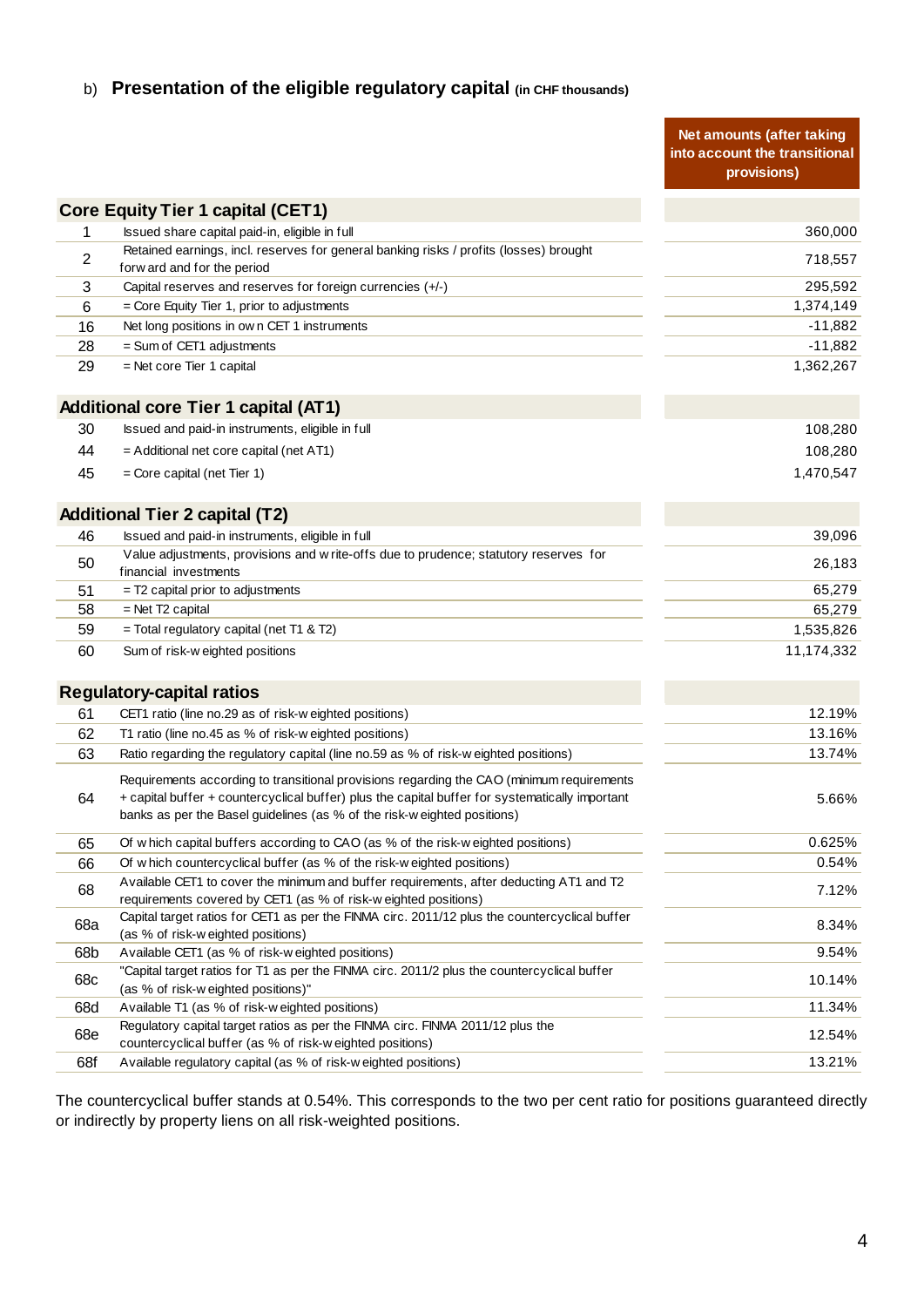|                      | <b>Regulatory threshold</b><br>ratios $1$ | <b>Bank ratios</b> |
|----------------------|-------------------------------------------|--------------------|
| CET <sub>1</sub>     | 7.8%                                      | 11.65%             |
| <b>T1</b>            | 9.6%                                      | 12.62%             |
| <b>Total capital</b> | 12.0%                                     | 13.21%             |

<sup>1</sup> as per the Finma 2011/02 circular for category 3 banks.

The Bank is classed in FINMA category 3. The ratios obtained well exceed the regulatory thresholds.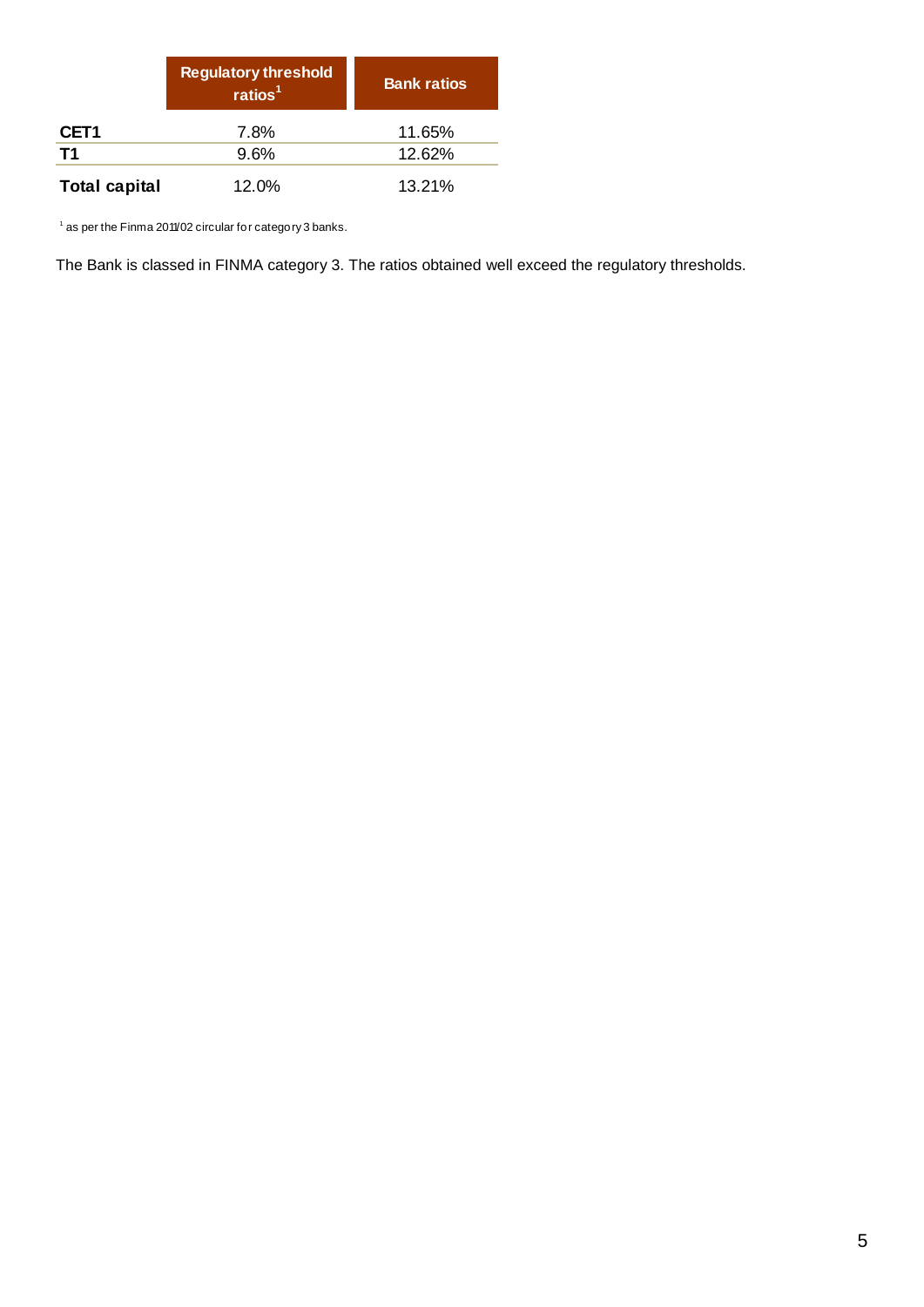| <b>Presentation of required capital</b>                               |               |                                                              |         |
|-----------------------------------------------------------------------|---------------|--------------------------------------------------------------|---------|
|                                                                       | Approach used | <b>Minimum capital</b><br>requirements<br>(in CHF thousands) |         |
| <b>Credit risk</b>                                                    | Standard      |                                                              | 783,688 |
| of which foreign exchange risk for equity shares in the banking book  |               | of which                                                     | 3,464   |
| Risks not connected with counterparties                               | Standard      |                                                              | 58,819  |
| <b>Market risk</b>                                                    | Standard      |                                                              | 3,113   |
| of which interest-rate instruments (general and specific market risk) |               | of which                                                     | 408     |
| of w hich equity shares                                               |               | of which                                                     | 95      |
| of which foreign currencies and precious metals                       |               | of which                                                     | 2,557   |
| of w hich commodities                                                 |               | of which                                                     | 53      |
| <b>Operational risk</b>                                               | Standard      |                                                              | 48,327  |
| Total                                                                 |               |                                                              | 893,947 |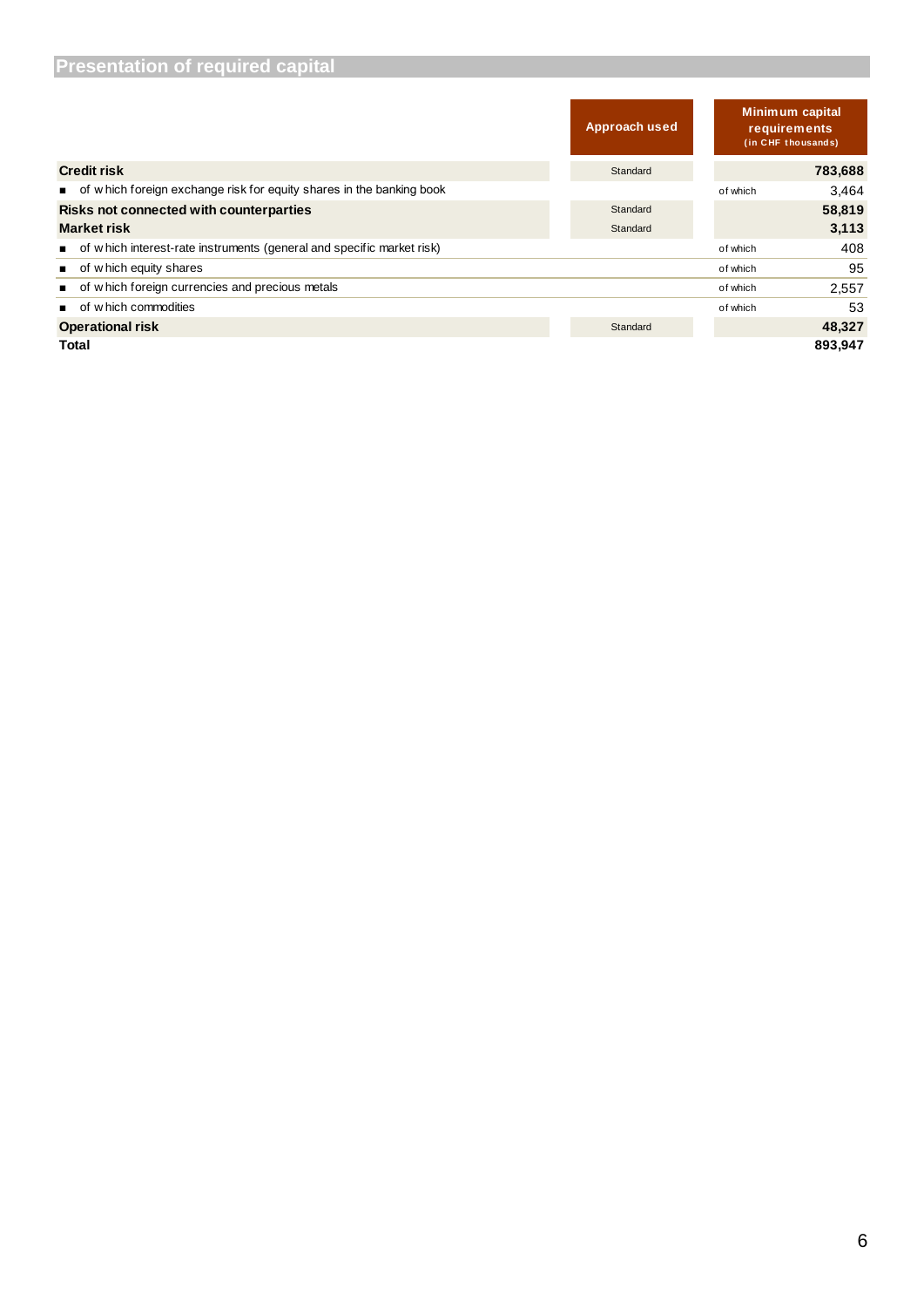## **B. Credit risk**

The following four tables show the credit exposures from four different angles. The figures presented tie in with sections 01 to 07 of the "Capital Adequacy reporting form in the context of Basel 3" report from the SNB.

#### **Distribution according to counterparty or business sector**

The table below shows the exposures by type of counterparty from the Basel III angle. The amounts, on- and off-balance sheet, correspond to the credit exposure before application of credit conversion factors, without taking into account any individual value adjustments and before application of risk mitigation measures.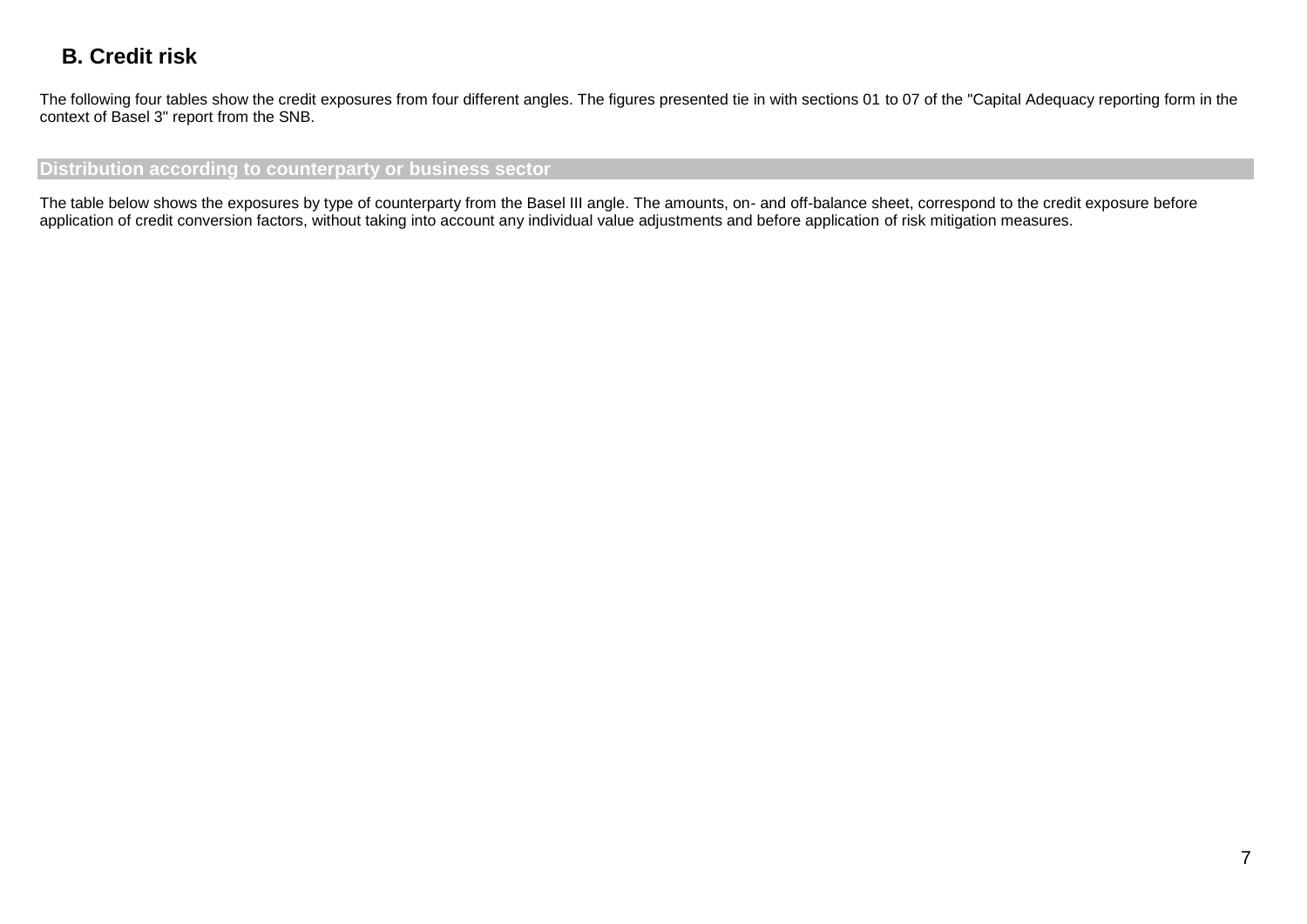| <b>Credit exposure</b><br>$(at closing)^{12}$                      | <b>Central governments</b><br>and central banks | <b>Banks and securities</b><br>dealers | Other institutions | Companies | <b>Retail clients</b> | Equity investments and<br>capital investments<br>shares in collective | Others | Total      |
|--------------------------------------------------------------------|-------------------------------------------------|----------------------------------------|--------------------|-----------|-----------------------|-----------------------------------------------------------------------|--------|------------|
| <b>Balance sheet/receivables</b>                                   |                                                 |                                        |                    |           |                       |                                                                       |        |            |
| Amounts due from securities financing<br>transactions              |                                                 |                                        |                    |           |                       |                                                                       |        |            |
| Amounts receivable from banks                                      |                                                 | 632,603                                | 8,199              | 5,444     |                       |                                                                       |        | 646,246    |
| Amounts due from clients                                           | 1,276,278                                       | 3,885                                  |                    | 3,083,931 | 254,565               |                                                                       | 707    | 4,619,366  |
| Amounts due secured by mortgages                                   | 1,106,032                                       | 4,728                                  |                    | 4,015,763 | 5,563,769             |                                                                       |        | 10,690,293 |
| Positive replacement values of derivative<br>financial instruments |                                                 | 408                                    |                    |           |                       |                                                                       |        | 408        |
| Financial investments / debt securities                            | 802,111                                         | 211,720                                | 551,412            | 230,832   |                       | 8,121                                                                 |        | 1,804,196  |
| Other assets                                                       |                                                 | 268,606                                |                    | 110       |                       |                                                                       | 11,384 | 280,099    |
| Other positions <sup>3</sup>                                       | 11,522                                          | 4,748,735                              |                    | 46,921    | 1,300                 | 1,329                                                                 | 17,640 | 4,827,447  |
| Total for period under review <sup>4</sup>                         | 3,195,943                                       | 5,870,685                              | 559,611            | 7,383,001 | 5,819,635             | 9,450                                                                 | 29,730 | 22,868,056 |
| Total previous period <sup>4</sup>                                 | 3,024,222                                       | 5,429,088                              | 537,916            | 6,549,064 | 5,646,846             | 12,226                                                                | 20,591 | 21,219,952 |
| <b>Off-balance sheet</b>                                           |                                                 |                                        |                    |           |                       |                                                                       |        |            |
| Contingent liabilities                                             | 336                                             | 185,637                                | $\sim$             | 585,266   | 14,900                | $\sim$                                                                | $\sim$ | 786,139    |
| Irrevocable commitments                                            | 7,020                                           | 69,873                                 |                    | 411,885   | 24,826                |                                                                       | 987    | 514,591    |
| Liabilities for margining and re-margining calls                   |                                                 | 76,820                                 |                    |           |                       |                                                                       | 37,331 | 114,151    |
| Approved credit line                                               |                                                 | 7,929                                  | $\blacksquare$     | 104,675   |                       |                                                                       |        | 112,604    |
| Other positions                                                    | 503,504                                         | 56,683                                 | $\blacksquare$     | 848,827   | 117,540               |                                                                       | 18     | 1,526,571  |
| Total for period under review <sup>4</sup>                         | 510,860                                         | 396,942                                | ٠                  | 1,950,653 | 157,266               |                                                                       | 38,336 | 3,054,056  |
| Total previous period <sup>4</sup>                                 | 415,428                                         | 414,904                                |                    | 1,579,782 | 129,582               |                                                                       | 17,785 | 2,557,482  |

1 in CHF thousands

<sup>2</sup>: main categories of credit exposures

 $3$ : including Cash and Liabilities due from securities financing transactions

 $4:$  as per the "Capital adequacy reporting form in the context of Basel 3" report : main categories of credit exposures<br>
: including Cash and Liabilities due from securities financing transactions<br>
: as per the " Capital adequacy reporting form in the context of Basel 3" report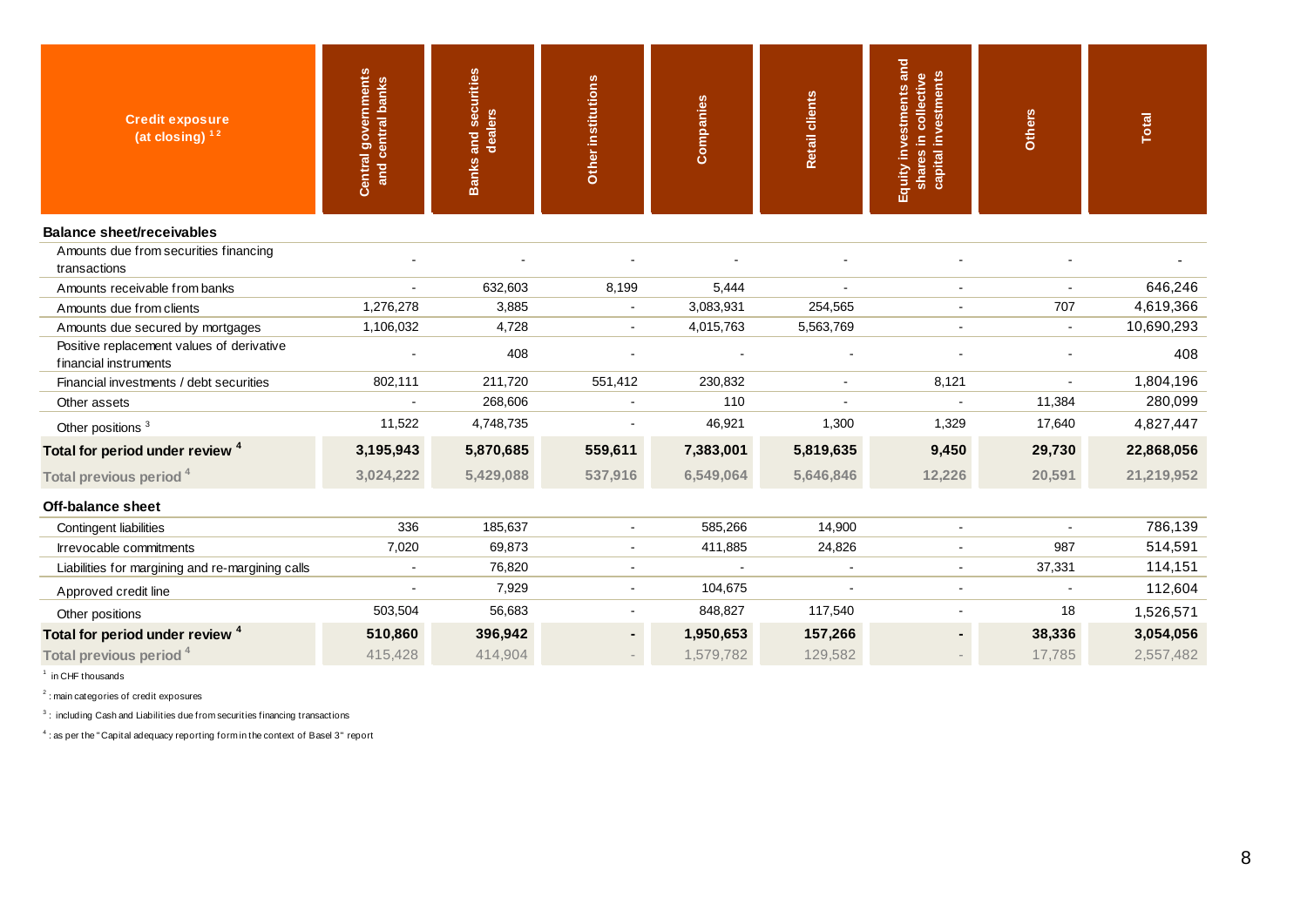#### **Credit risk mitigation**

The table below shows the credit exposures according to the type of risk mitigation measure from the Basel III angle. The amounts correspond to the credit exposure after application of credit conversion factors and having taken into account any individual value adjustments. With the exception of derivatives, off-balance sheet credit exposures are presented with the balance sheet exposures.

| Credit exposures/default risks(at closing) $1,2$                                                                         | <b>Secured with</b><br>recognised collateral | <b>Secured with guarantees</b><br>and credit derivatives | <b>Secured with property</b><br>liens and other credit<br>exposure | <b>Total</b> |  |  |  |
|--------------------------------------------------------------------------------------------------------------------------|----------------------------------------------|----------------------------------------------------------|--------------------------------------------------------------------|--------------|--|--|--|
| Governments and central banks                                                                                            |                                              |                                                          | 3,213,509                                                          | 3,213,509    |  |  |  |
| Banks and securities dealers                                                                                             | 1,031,357                                    | 39,910                                                   | 4,980,490                                                          | 6,051,757    |  |  |  |
| Other institutions                                                                                                       |                                              |                                                          | 559,611                                                            | 559,611      |  |  |  |
| Companies                                                                                                                | 316,496                                      | 471,186                                                  | 7,012,557                                                          | 7,800,239    |  |  |  |
| Private clients and small businesses                                                                                     | 111,994                                      | 80,814                                                   | 5,670,557                                                          | 5,863,365    |  |  |  |
| Other positions                                                                                                          |                                              | $\blacksquare$                                           | 75,937                                                             | 75,937       |  |  |  |
| <b>Derivatives</b>                                                                                                       |                                              |                                                          | 67,764                                                             | 67,764       |  |  |  |
| Total for period under review 4                                                                                          | 1,459,847                                    | 591,910                                                  | 21,580,425                                                         | 23,632,182   |  |  |  |
| Total previous period <sup>4</sup>                                                                                       | 1,284,694                                    | 509,560                                                  | 20,211,186                                                         | 22,005,440   |  |  |  |
| <sup>1</sup> in CHF thousands                                                                                            |                                              |                                                          |                                                                    |              |  |  |  |
| $2$ with the exception of derivatives, off-balance sheet credit exposures are presented with the balance sheet exposures |                                              |                                                          |                                                                    |              |  |  |  |
| $3$ including accounts and securities. The bank uses risk mitigation based on the global approach                        |                                              |                                                          |                                                                    |              |  |  |  |
| $4$ : as per the "Capital adequacy reporting form in the context of Basel 3" report                                      |                                              |                                                          |                                                                    |              |  |  |  |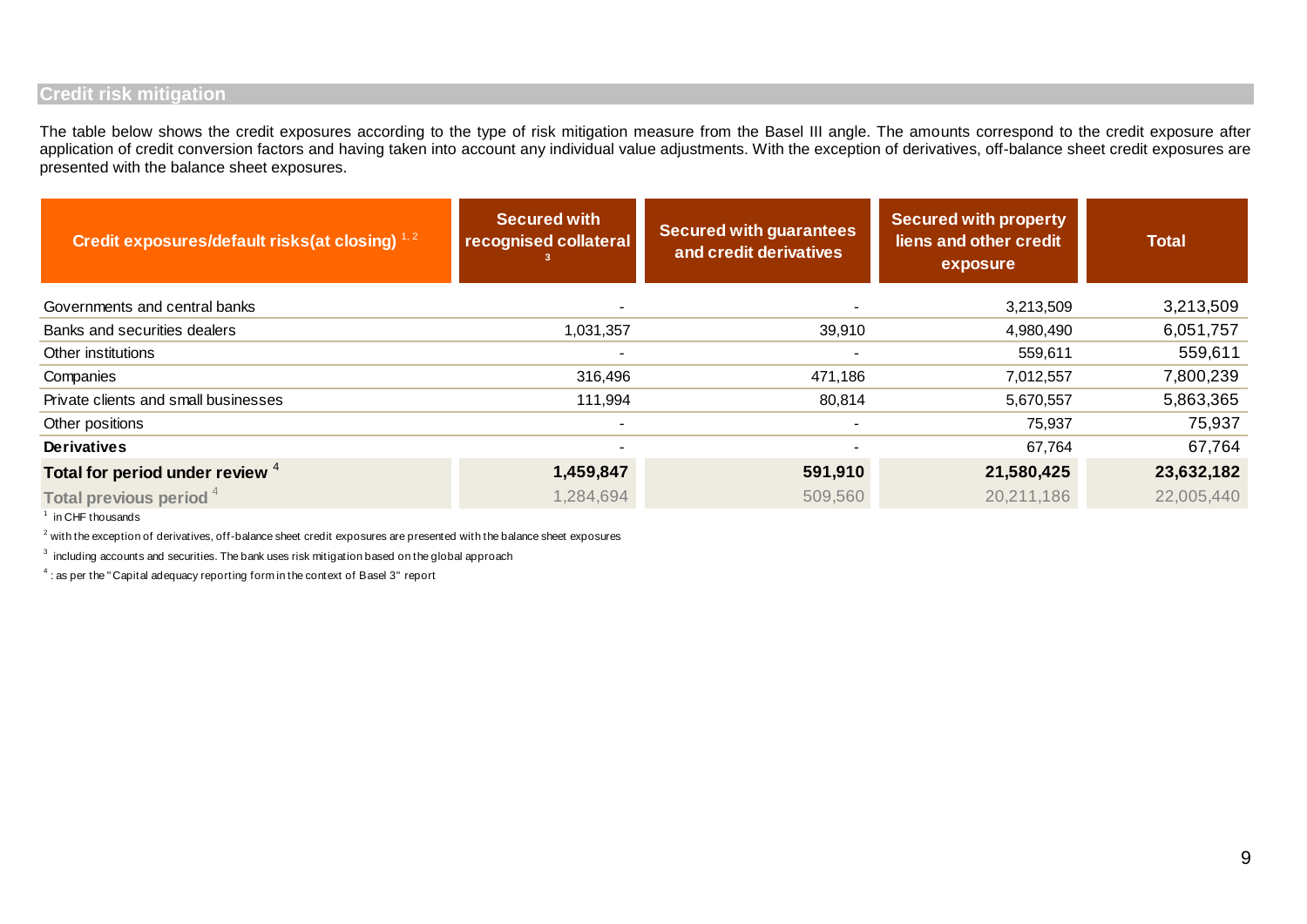### **Segmentation of credit risk**

| Credit exposures/default risks after credit risk-<br>mitigating actions $1, 2$                                            | 0%                       | 25%       | 35%            | 50%       | 75%                      | 100%      | 125%   | 150%   | $\ge$ = 250 % | <b>Total</b> |
|---------------------------------------------------------------------------------------------------------------------------|--------------------------|-----------|----------------|-----------|--------------------------|-----------|--------|--------|---------------|--------------|
| Governments and central banks                                                                                             | 517,415                  | 1,108,665 | 684,181        | 891,727   |                          | 11,522    |        |        |               | 3,213,509    |
| Banks and securities dealers                                                                                              | 3,723,519                | 1,359,242 | $\blacksquare$ | 673,999   | 47,624                   | 168,861   | 18,067 | $\sim$ | 60,445        | 6,051,757    |
| Other institutions                                                                                                        | $\blacksquare$           | 559,611   | $\blacksquare$ |           |                          |           |        |        | $\sim$        | 559,611      |
| Companies                                                                                                                 | 5,402                    | 131,622   | 2,315,331      | 89,830    | 1,401,924                | 3,825,581 | $\sim$ | 2,477  | 28,071        | 7,800,239    |
| Private clients and small businesses                                                                                      |                          |           | 4,914,439      | 15,693    | 826,734                  | 99,682    |        | 6,818  |               | 5,863,365    |
| Other positions                                                                                                           | $\overline{\phantom{0}}$ |           |                |           | $\overline{\phantom{0}}$ | 66,487    |        |        | 9,450         | 75,937       |
| Derivatives                                                                                                               |                          | 47,851    | $\blacksquare$ | 4,771     | 1,127                    | 14,015    |        |        |               | 67,764       |
| Total for period under review 3                                                                                           | 4,246,337                | 3,206,992 | 7,913,950      | 1,676,019 | 2,277,409                | 4,186,148 | 18,067 | 9,295  | 97,965        | 23,632,182   |
| Total previous period <sup>3</sup>                                                                                        | 4,441,386                | 2,804,302 | 7,502,182      | 1,551,221 | 2,291,178                | 3,316,848 | 19,453 | 9,320  | 69,550        | 22,005,440   |
| in CHF thousands                                                                                                          |                          |           |                |           |                          |           |        |        |               |              |
| $^2$ with the exception of derivatives, off-balance sheet credit exposures are presented with the balance sheet exposures |                          |           |                |           |                          |           |        |        |               |              |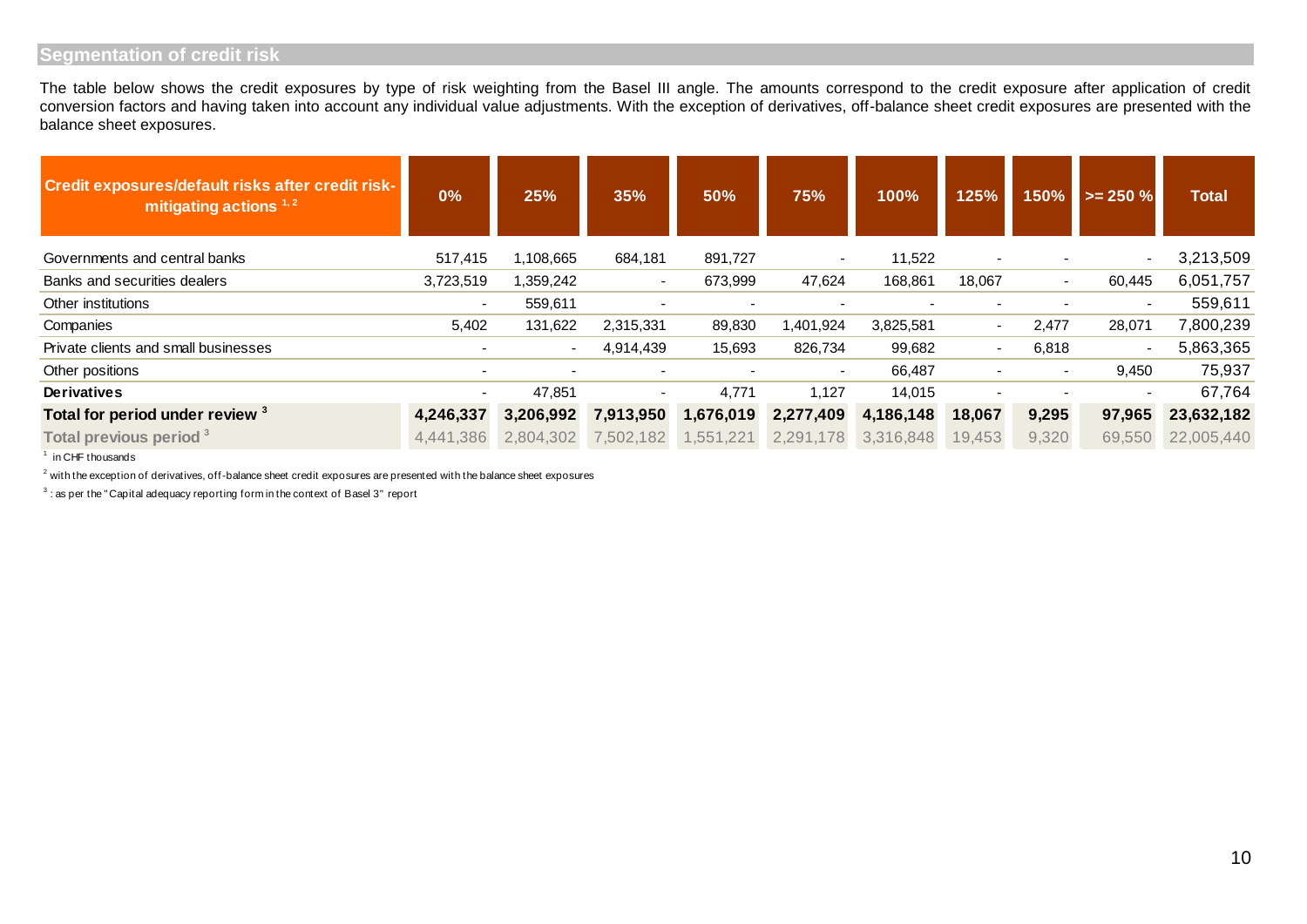### **Geographic credit risk**

The table below shows the credit exposures, broken down by geographic region. The amounts, on- and off-balance sheet, correspond to the credit exposure before application of credit conversion factors, without taking into account any individual value adjustments and before applying risk mitigation measures.

| <b>Credit exposure</b><br>(a <sup>t</sup> closing) <sup>12</sup>                 | <b>Switzerland</b>       | <b>Europe</b>          | <b>North</b><br><b>America</b> | <b>South</b><br><b>America</b> | <b>Asia/Oceania</b> | <b>Others</b>      | <b>Total</b>             |
|----------------------------------------------------------------------------------|--------------------------|------------------------|--------------------------------|--------------------------------|---------------------|--------------------|--------------------------|
| <b>Balance sheet/receivables</b>                                                 |                          |                        |                                |                                |                     |                    |                          |
| Amounts due from securities<br>financing transactions                            |                          |                        |                                |                                |                     |                    |                          |
| Amounts receivable from banks                                                    | 199,408                  | 130,081                | 8,469                          | 25,272                         | 261,482             | 21,534             | 646,246                  |
| Amounts due from clients                                                         | 3,007,743                | 1,207,695              | 29,426                         | 21,593                         | 202,221             | 150,688            | 4,619,366                |
| Amounts due secured by<br>mortgages                                              | 8,843,942                | 1,605,089              | 77,759                         | 28,342                         | 116,716             | 18,445             | 10,690,293               |
| Positive replacement values of<br>derivative financial instruments               |                          | 408                    |                                |                                |                     |                    | 408                      |
| Financial investments / debt<br>securities                                       | 1,343,045                | 356,739                | 80,594                         | 5,044                          | 13,212              | 5,563              | 1,804,196                |
| Other assets                                                                     | 279,417                  | 682                    |                                |                                |                     |                    | 280,099                  |
| Other positions <sup>3</sup>                                                     | 4,118,905                | 708,543                |                                |                                |                     |                    | 4,827,447                |
| Total for period under review <sup>4</sup><br>Total previous period <sup>4</sup> | 17,792,459<br>16,841,781 | 4,009,236<br>3,531,646 | 196,248<br>180,633             | 80,251<br>118,821              | 593,632<br>402,032  | 196,230<br>145,039 | 22,868,056<br>21,219,952 |
| Off-balance sheet                                                                |                          |                        |                                |                                |                     |                    |                          |
| Contingent liabilities                                                           | 243,859                  | 121,503                | 24,558                         | 42,093                         | 304,838             | 49,289             | 786,139                  |
| Irrevocable commitments                                                          | 386,441                  | 127,869                |                                |                                |                     | 280                | 514,591                  |
| Liabilities for margining and re-<br>margining calls                             | 114,151                  |                        |                                |                                |                     |                    | 114,151                  |
| Approved credit line                                                             | 40,617                   | 12,438                 | ÷                              | $\overline{\phantom{a}}$       | 57,013              | 2,536              | 112,604                  |
| Other positions                                                                  | 1,409,079                | 81,089                 | 1,660                          | 3,587                          | 27,466              | 3,691              | 1,526,571                |
| Total for period under review <sup>4</sup><br>Total previous period <sup>4</sup> | 2,194,147<br>1,892,406   | 342,900<br>421,931     | 26,218<br>1,806                | 45,679<br>25,361               | 389,317<br>159,315  | 55,796<br>56,663   | 3,054,056<br>2,557,482   |

1 in CHF thousands

2 : main categories of credit exposures

3 : including Cash and Liabilities due from securities financing transactions

4 : as per the " Capital adequacy reporting form in the context of Basel 3" report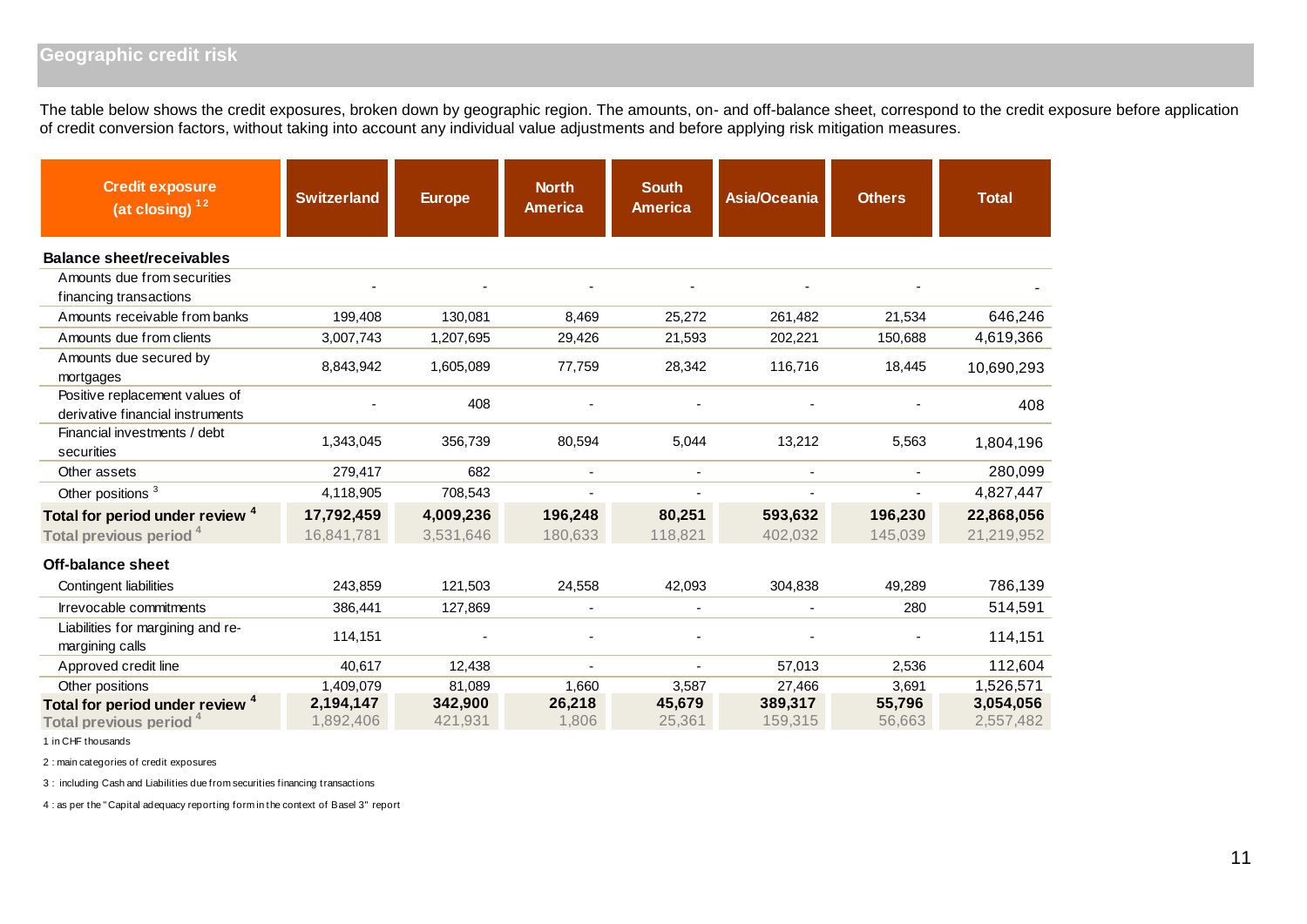### **Presentation of doubtful customer loans by geographic region**

| <b>Credit exposures</b> <sup>1</sup>             | Doubtful client loans (gross<br>amount) | Individual value adjustments |
|--------------------------------------------------|-----------------------------------------|------------------------------|
| Sw itzerland                                     | 55,350                                  | 43,032                       |
| Europe                                           | 31,668                                  | 25,565                       |
| North America                                    | 2,398                                   | 1,708                        |
| South America                                    | 23                                      | 21                           |
| Asia                                             | 4                                       | 1                            |
| Others                                           | 35,372                                  | 14,233                       |
| Total for period under review                    | 124,815                                 | 84,560                       |
| <b>Total previous period</b>                     | 149,611                                 | 100,725                      |
| $1.5$ and $\sim$ 0.000 at the contract of $\sim$ |                                         |                              |

in CHF thousands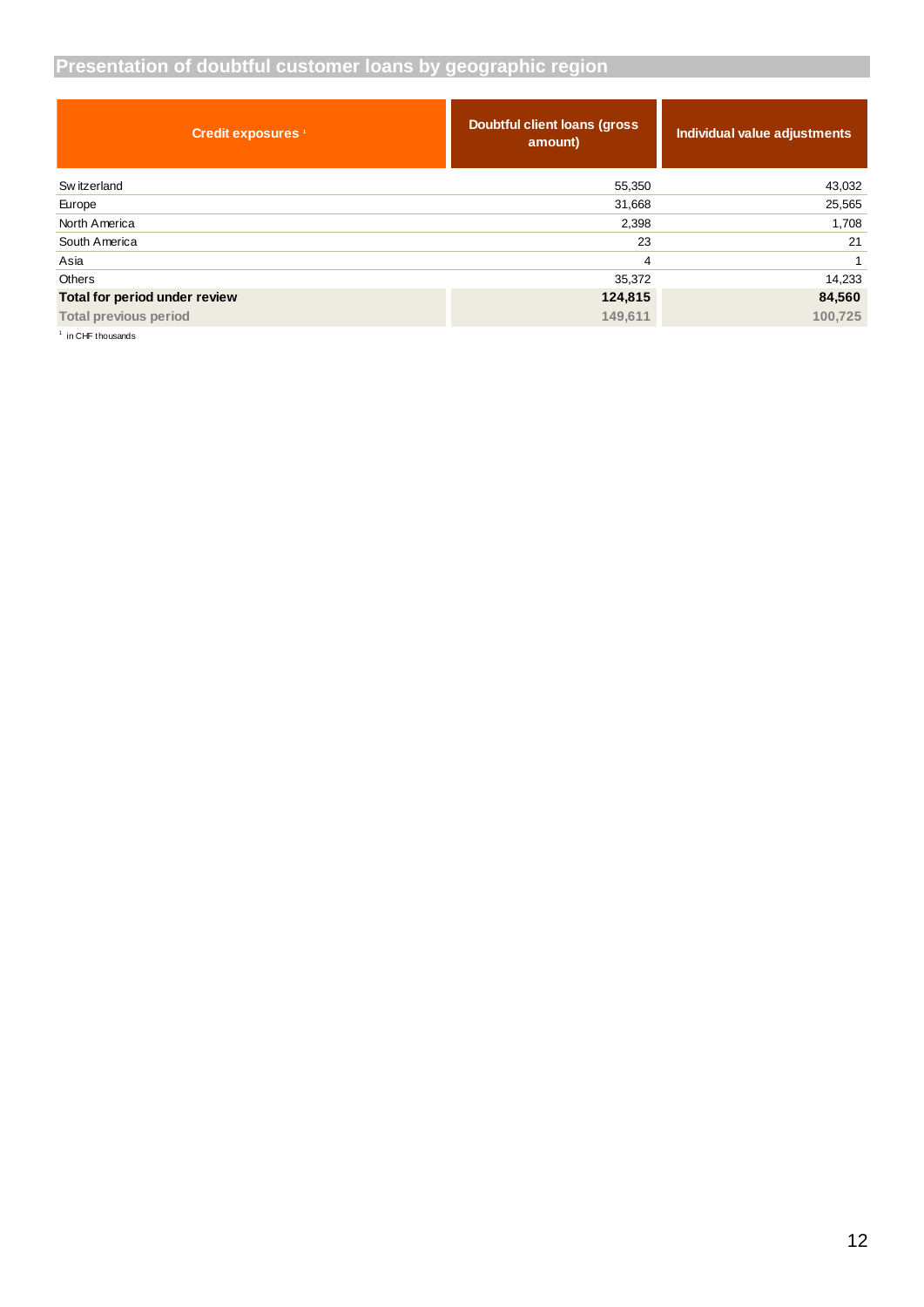|    |                                                                                                                                                        | <b>Instrument 1</b>                                                                    | <b>Instrument 2</b>                                                                                                              |
|----|--------------------------------------------------------------------------------------------------------------------------------------------------------|----------------------------------------------------------------------------------------|----------------------------------------------------------------------------------------------------------------------------------|
|    | 1 <b>Issuer 1</b>                                                                                                                                      | <b>BCGE</b>                                                                            | <b>BCGE</b>                                                                                                                      |
| 2  | Identification (e.g. ISIN)                                                                                                                             | 13072087/ISIN CH0130720870                                                             | 24569155/ISIN CH0245691552                                                                                                       |
| 3  | Law applicable to instrument                                                                                                                           | Switzerland/Geneva                                                                     | Sw itzerland/Geneva                                                                                                              |
|    | <b>Regulatory treatment</b>                                                                                                                            |                                                                                        |                                                                                                                                  |
|    | Consideration in the Basel III transitional period<br>(CET1/AT1/T2)                                                                                    | T <sub>2</sub>                                                                         | AT <sub>1</sub>                                                                                                                  |
| 5  | Consideration after the expiry of the Basel III transitional<br>period (CET1 AT1/T2)                                                                   | T <sub>2</sub>                                                                         | AT <sub>1</sub>                                                                                                                  |
| 6  | Eligibility at stand-alone / group stand-alone and group<br>levels                                                                                     | Stand-alone and group                                                                  | Stand-alone and group                                                                                                            |
|    | Equity shares / debt securities / hybrid instruments /<br>other instruments                                                                            | Debt                                                                                   | Hybrid instrument (subordinated loan, with<br>conditional w rite-off)                                                            |
| 8  | Amounts eligible for regulatory capital (according to last<br>report submitted to SNB)                                                                 | 39 million                                                                             | 108 million                                                                                                                      |
|    | 9 Instrument's nominal value                                                                                                                           | CHF 200 million                                                                        | CHF 110 million                                                                                                                  |
|    | 10 Accounting items                                                                                                                                    | Loans                                                                                  | Loans                                                                                                                            |
|    | 11 Original date of issue                                                                                                                              | 07.11.2011                                                                             | 04.07.2014                                                                                                                       |
|    | 12 Unlimited or with expiry date                                                                                                                       | With an expiry date                                                                    | Unlimited                                                                                                                        |
|    | 13 Original date of maturity                                                                                                                           | 07.11.2018                                                                             | None                                                                                                                             |
| 14 | May be cancelled by issuer (with prior approval of<br>requlatory authorities)                                                                          | None                                                                                   | Yes                                                                                                                              |
| 15 | May be terminated any time / under certain<br>circumstances / repayment amount                                                                         | Possible before expiry with prior agreement of the<br>FINMA if a tax issue is involved | 04.02.2020<br>Redemption amount: full outstanding amount of the<br>issue, no partial redemption                                  |
|    | 16 Early redemption dates, if applicable                                                                                                               | None                                                                                   | Annually at each interest maturity date on 04.02                                                                                 |
| 17 | Coupons/dividends<br>Fixed / variable / initially fixed then converted to variable                                                                     | Fixed                                                                                  | Fixed                                                                                                                            |
|    | / initially variable then converted to fixed                                                                                                           |                                                                                        | 2.875% until 04.02.2020, then re-fixed every 5 years                                                                             |
|    | 18 Nominal coupon and reference indices, if any                                                                                                        | 3.13%                                                                                  | on the basis of the 5-year CHF mid sw ap rate plus<br>243.7 basis points for the risk premium                                    |
|    | Existence of a payment stop for dividends (if dividends<br>19 on the instrument are w aived, dividends on the normal<br>share will be omitted as well) | None                                                                                   | Yes                                                                                                                              |
| 20 | Payment of interest/dividends: entirely/partially<br>discretionary/ mandatory                                                                          | Payment of interest mandatory                                                          | Payment of interest entirely discretionary                                                                                       |
| 21 | Existence of a clause for increasing the interest rate<br>(step up) or another redemption incentive                                                    | None                                                                                   | None                                                                                                                             |
|    | 22 Non-cumulative                                                                                                                                      | None                                                                                   | Non-cumulative                                                                                                                   |
|    | 23 Convertible or non-convertible                                                                                                                      | None                                                                                   | Non-convertible                                                                                                                  |
|    | 24 If convertible, trigger for conversion (incl. PONV)                                                                                                 | None                                                                                   | None                                                                                                                             |
| 25 | If convertible: in full in all cases / in full or partially /<br>partially in all cases                                                                | None                                                                                   | None                                                                                                                             |
|    | 26 If convertible, conversion rate                                                                                                                     | None                                                                                   | None                                                                                                                             |
|    | 27 If convertible, conversion mandatory/optional                                                                                                       | None                                                                                   | None                                                                                                                             |
|    | 28 If convertible, type of instrument to be converted into                                                                                             | None                                                                                   | None                                                                                                                             |
|    | 29 If convertible, issuer of instrument to be converted into                                                                                           | None                                                                                   | None                                                                                                                             |
|    | 30 Depreciation characteristics                                                                                                                        | None                                                                                   | Yes                                                                                                                              |
|    | 31 Trigger for depreciation                                                                                                                            | None                                                                                   | Exceeding the 5.125% threshold for CET1                                                                                          |
|    | 32 In full/partially                                                                                                                                   | None                                                                                   | In full or partially. To get back to the trigger threshold<br>(5.125%)                                                           |
|    | 33 Permanent/temporary                                                                                                                                 | None                                                                                   | Permanent                                                                                                                        |
|    | 34 In case of temporary depreciation, allocation mechanism                                                                                             | None                                                                                   | None                                                                                                                             |
| 35 | Hierarchy of debt in case of liquidation (alw ays name<br>the instrument with the ranking just above)                                                  | None                                                                                   | Subordination ranking below Tier 2 instruments, pari<br>passu with other Tier 1 instruments and above CET1.<br>(Tier 2) (Tier 2) |
| 36 | Existence of characteristics w hich could jeopardise full<br>recognition under the Basel III regime                                                    | None                                                                                   | None                                                                                                                             |
|    | 37 If yes, which ones?                                                                                                                                 | None                                                                                   | None                                                                                                                             |
|    |                                                                                                                                                        |                                                                                        |                                                                                                                                  |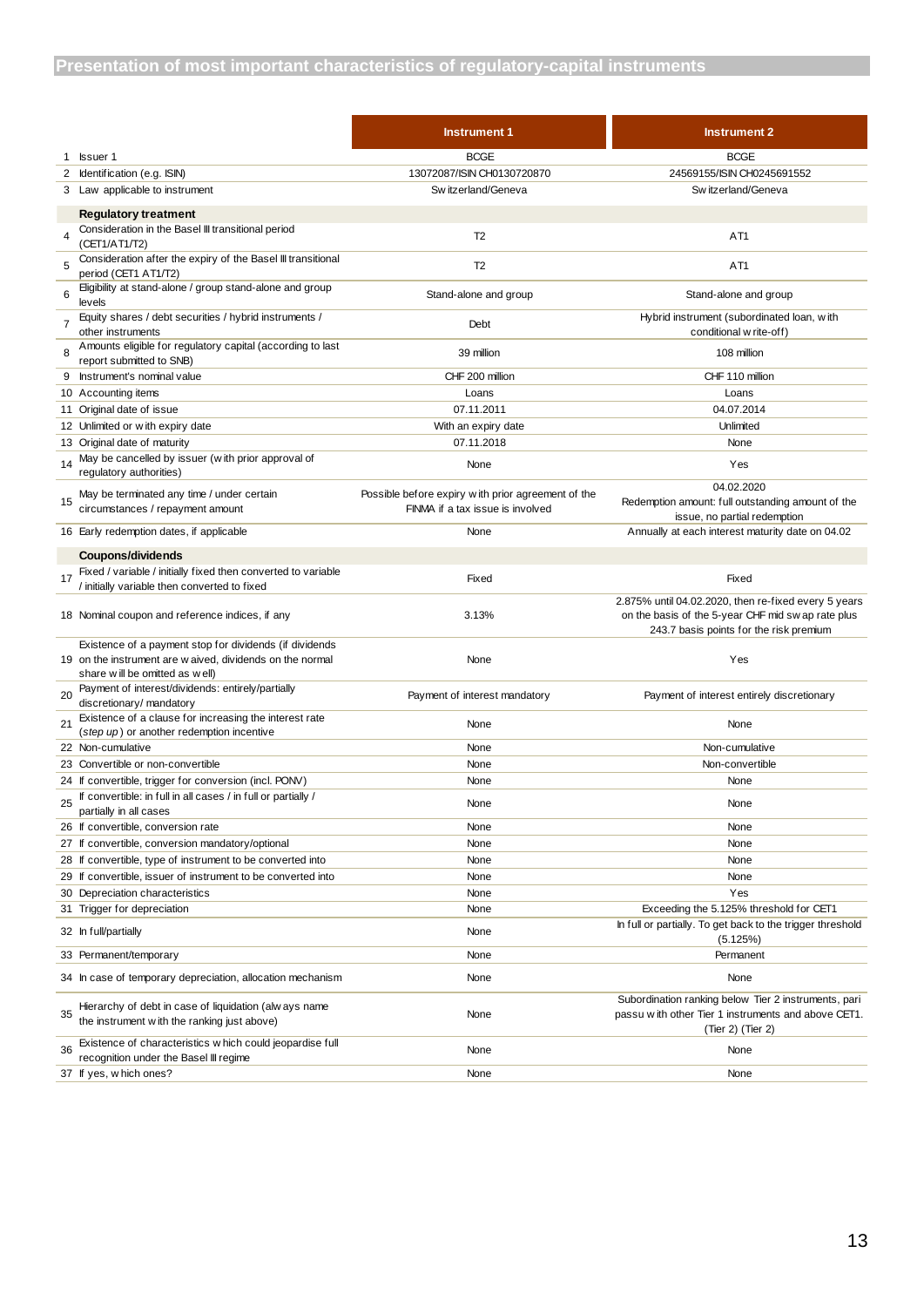The table below shows the credit exposures by type of risk weighting from the Basel III angle, indicating whether external agency ratings are taken into account or not. The amounts correspond to the credit exposure after application of credit conversion factors and having taken into account any individual value adjustments.

| Risk-weighted positions on the basis of external<br>ratings <sup>1</sup> |           | Rating               | 0%      | 25%       | 50%     | 75%       | 100%      | 150%           |
|--------------------------------------------------------------------------|-----------|----------------------|---------|-----------|---------|-----------|-----------|----------------|
|                                                                          |           | With rating $2$      | 517,415 | 349,136   | 120,000 |           |           |                |
| Governments and central banks                                            |           | Without rating       |         | 759,530   | 771,727 |           | 11,522    |                |
| Sub-total                                                                |           |                      | 517,415 | 1,108,665 | 891,727 |           | 11,522    |                |
|                                                                          |           | With rating          |         | 559,611   |         |           |           | ٠              |
| Public-sector entities                                                   |           | Without rating       |         |           |         |           |           |                |
|                                                                          | Sub-total |                      |         | 559,611   |         |           |           |                |
|                                                                          |           | With rating          |         | 842,485   | 179,078 |           | 168,861   |                |
| Banks and securities dealers                                             |           | Without rating       |         | 564,608   | 499,692 | 47,624    |           | ٠              |
|                                                                          | Sub-total | 1,407,093<br>678,770 |         | 47,624    | 168,861 |           |           |                |
|                                                                          |           | With rating          |         | 109,187   | 84,777  | 1,341,265 | 828,950   | $\overline{7}$ |
| Companies                                                                |           | Without rating       |         | 22,435    | 5,053   | 60,659    | 3,010,629 | 2,471          |
|                                                                          | Sub-total |                      |         | 131,622   | 89,830  | 1,401,924 | 3,839,579 | 2,477          |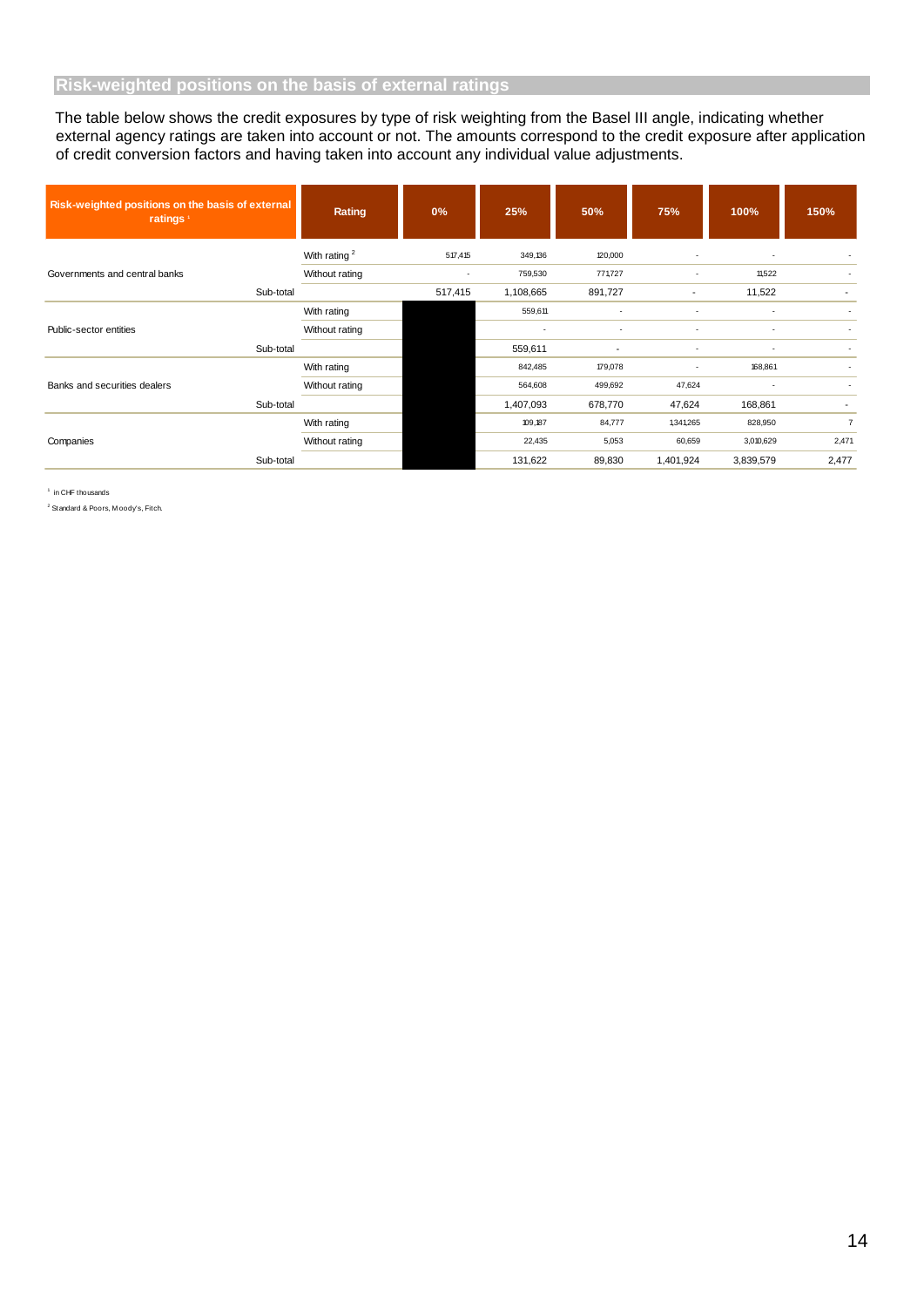| Comparison between balance sheet assets and overall exposure in relation to the                                                                                                                                                                                                                                                                                        |              |
|------------------------------------------------------------------------------------------------------------------------------------------------------------------------------------------------------------------------------------------------------------------------------------------------------------------------------------------------------------------------|--------------|
| leverage ratio <sup>1</sup>                                                                                                                                                                                                                                                                                                                                            |              |
| Total assets as per the published financial statements                                                                                                                                                                                                                                                                                                                 | 21,392,692   |
| Adjustments relating to investments in banking, financial, insurance and commercial<br>entities, which are consolidated for accounting purposes, but which are not included in the<br>scope of regulatory consolidation (art.6 to 7 FINMA Circular 15/3) and the related<br>adjustments to assets which are deducted from core capital (art. 16 to 17 FINMA Circ 15/3) | $-11,882$    |
| Adjustments relating to fiduciary assets, figuring in the balance sheet in accordance with<br>accounting requirements, but not taken into account in the leverage ratio measurement (art.<br>15 FINMA Circ 15/3)                                                                                                                                                       | 0            |
| Adjustments relating to derivatives (art.21 to 51 FINMA Circ 15/3)                                                                                                                                                                                                                                                                                                     | 7,447        |
| Adjustments relating to securities financing transactions (SFT) (securities financing<br>transactions) (art.52 to 73 FINMA Circ 15/3)                                                                                                                                                                                                                                  | 888          |
| Adjustments relating to off-balance sheet operations (conversion of off-balance sheet<br>exposures into credit equivalents) (art. 74 to 76 FINMA Circ 15/3)                                                                                                                                                                                                            | 897,080      |
| Other adjustments                                                                                                                                                                                                                                                                                                                                                      |              |
| Overall exposure subject to the leverage ratio                                                                                                                                                                                                                                                                                                                         | 22,286,225   |
| Detailed presentation of the leverage ratio                                                                                                                                                                                                                                                                                                                            |              |
| <b>Total balance sheet exposures</b>                                                                                                                                                                                                                                                                                                                                   | 21, 153, 549 |
| Balance sheet operations (excluding derivatives and SFT, but including collateral) (art.14 to<br>15 FINMA Circ 15/3)                                                                                                                                                                                                                                                   | 21,165,432   |
| (Assets deducted from core capital taken into account) (art.7 and 16 to 17 FINMA Circ 15/3)                                                                                                                                                                                                                                                                            | $-11,882$    |
| <b>Total exposures in derivatives</b>                                                                                                                                                                                                                                                                                                                                  | 234,708      |
| Positive replacement values relating to transactions in derivatives, including those<br>concluded with CCPs (after taking into account margin payments and netting agreements as<br>per art. 22 to 23 and 34 to 35 FINMA Circ 15/3)                                                                                                                                    | 142,889      |
| Add-ons relating to all derivatives (art. 22 and 25 FINMA Circ 15/3)                                                                                                                                                                                                                                                                                                   | 91,819       |
| Total exposures relating to securities financing transactions                                                                                                                                                                                                                                                                                                          | 888          |
| Gross assets relating to securities financing transactions without a netting agreement<br>(except in the case of novation with a QCCP, cf. art.57 FINMA Circ 15/3), after those that have<br>been booked as sales have been reintegrated (art.69 FINMA Circ 15/3), and after the<br>positions mentioned in art.58 FINMA Circ 15/3 have been deducted.                  | 0            |
| Exposures to SFT counterparties (art.63 to 68 FINMA Circ 15/3)                                                                                                                                                                                                                                                                                                         | 888          |
| <b>Total off-balance sheet exposures</b>                                                                                                                                                                                                                                                                                                                               | 897,080      |
| Off-balance sheet exposures based on gross nominal values, meaning before the use of<br>factor of conversion into credit equivalents                                                                                                                                                                                                                                   | 2,854,696    |
| (Adjustments relating to the conversion into credit equivalents) (art.75 to 76 FINMA Circ 15/3)                                                                                                                                                                                                                                                                        | $-1,957,616$ |
| Core capital (Tier 1, art. 5 FINMA Circ 15/3)                                                                                                                                                                                                                                                                                                                          | 1,470,547    |
| <b>Overall exposure</b>                                                                                                                                                                                                                                                                                                                                                | 22,286,225   |
| Leverage ratio (art. 3 to 4 FINMA Circ 15/3)                                                                                                                                                                                                                                                                                                                           | 6.60%        |

<sup>1</sup> in CHF thousands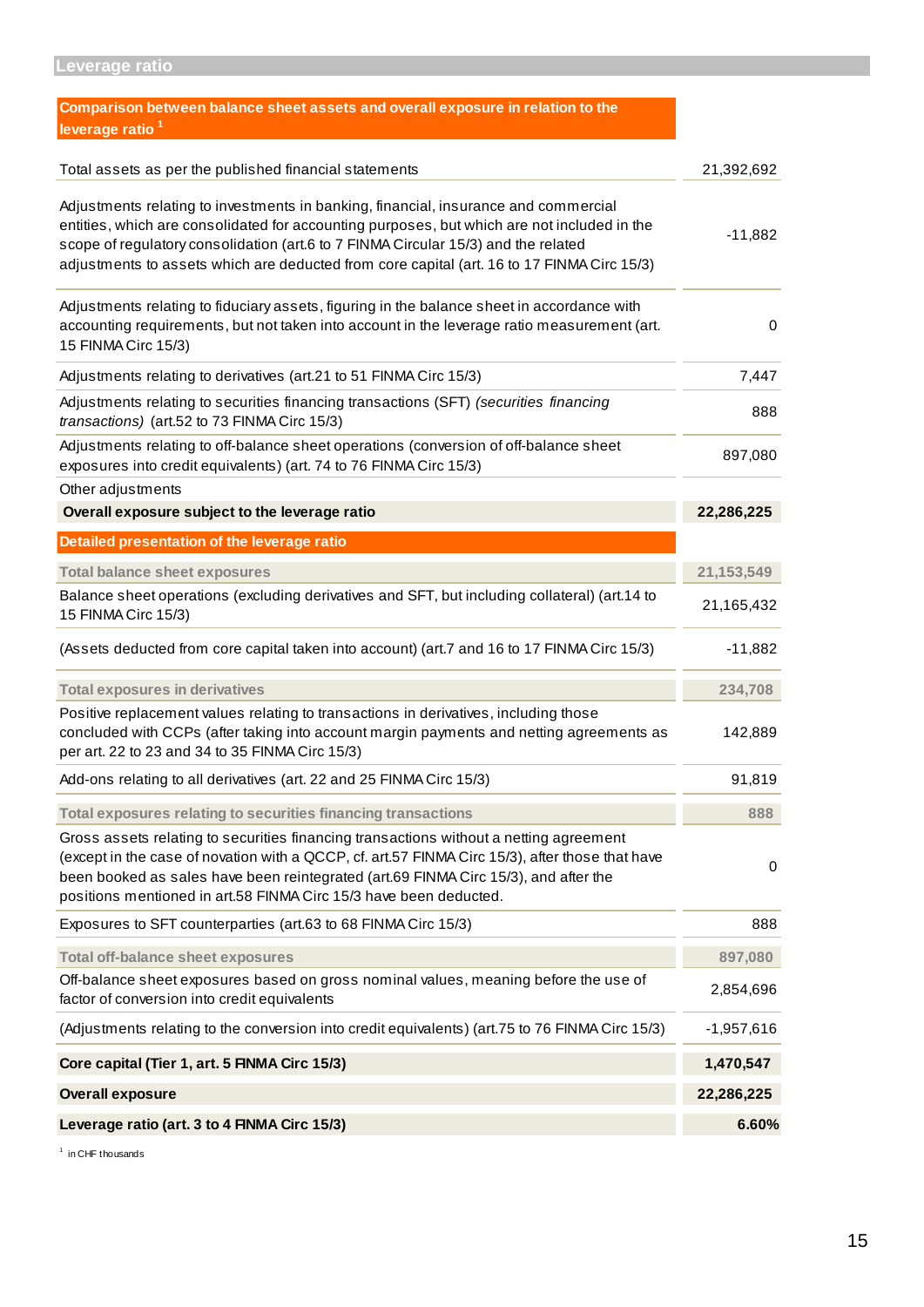## **C. Risk of interest rate changes in the banking book**

#### *Strategy and procedures*

The Board of Directors decides on the principles governing risk management and the Bank's risk-taking strategy as regards interest rate risks in the banking book. The framework for the management of risks related to interest rates in the banking book is therefore defined in the "Financial Policy" and described in more detail in the bank's "ALM and Liquidity Policy". The exposure to interest rate risks in the banking book is guided by limits which are validated and revised each year by the Board of Directors. The limits are expressed in the form of:

- limits on the sensitivity of the economic value of equity (value effect)
- limits on the sensitivity of the net interest margin on a year over year basis (revenue effect)

#### *Structure and organisation*

The Executive Board is responsible for organising and exercising rates risk management in the banking book. The Executive Board delegates rates risk management in the banking book to the ALM Committee (CALM). This committee, which meets monthly, is chaired by the CEO and comprises four other executives, including the CFO.

Within the Finance and Risk Control Division, risk control over interest rates in the banking book is performed by the Market Risk Section of the Risk Control Department which reports to the CFO. This section is responsible for:

- monthly production of the management report on the rates risk in the banking book and presentation of the interest rate risk profile to the CALM
- monthly production of the report on opportunity interest rates
- defining and maintaining the methodologies, models and management principles in relation to interest rate risk management in the banking book, complying with the "ALM and Liquidity Policy"

#### *Risk assessment*

In accordance with the principles set out in FINMA circular 2008/6, interest rate risks are measured each month using both a static approach and a dynamic approach. The families of indicators used are:

- static indicators measuring the sensitivity of the present net value of the banking book:
	- **o** current equity value
	- **o** sensitivity of the value of the equity for parallel rate variations of +/-100 basis points rate duration
	- **o** key rate duration
- dynamic indicators measuring the revenue effect linked to interest rate variations. They establish the sensitivity of the net interest margin based on 8 pre-defined simulation scenarios taking into account interest rate trends for the Swiss franc, the US dollar and the euro, change scenarios involving outstanding loans, while complying with regulatory liquidity constraints and the level of equity required and customer behavioural scenarios.

The benchmark (or replication) portfolio method is the method adopted by the Bank to determine the effective constraint of interest rates on the administered rates of outstanding loans. The Bank calibrates and revises periodically the benchmark portfolios by combining several market interest rates, so as to minimise margin variance between the rate applied to customers and the yield on the benchmark portfolio. The principal assumptions used to determine the risk of changing the interest rate on outstanding loans without deterministic interest rate constraints are:

- an assumption of stability regarding outstanding loans for the amounts due to customers in the form of savings
- an assumption of taking into account a liquid and volatile proportion for the demand liabilities of companies or financial institutions by incorporating a cautious proportion of short-term rate components in the ad hoc benchmark portfolios

Interest rate risks on trading activities represent market risks and are outside the scope of the interest rate risk in the banking book.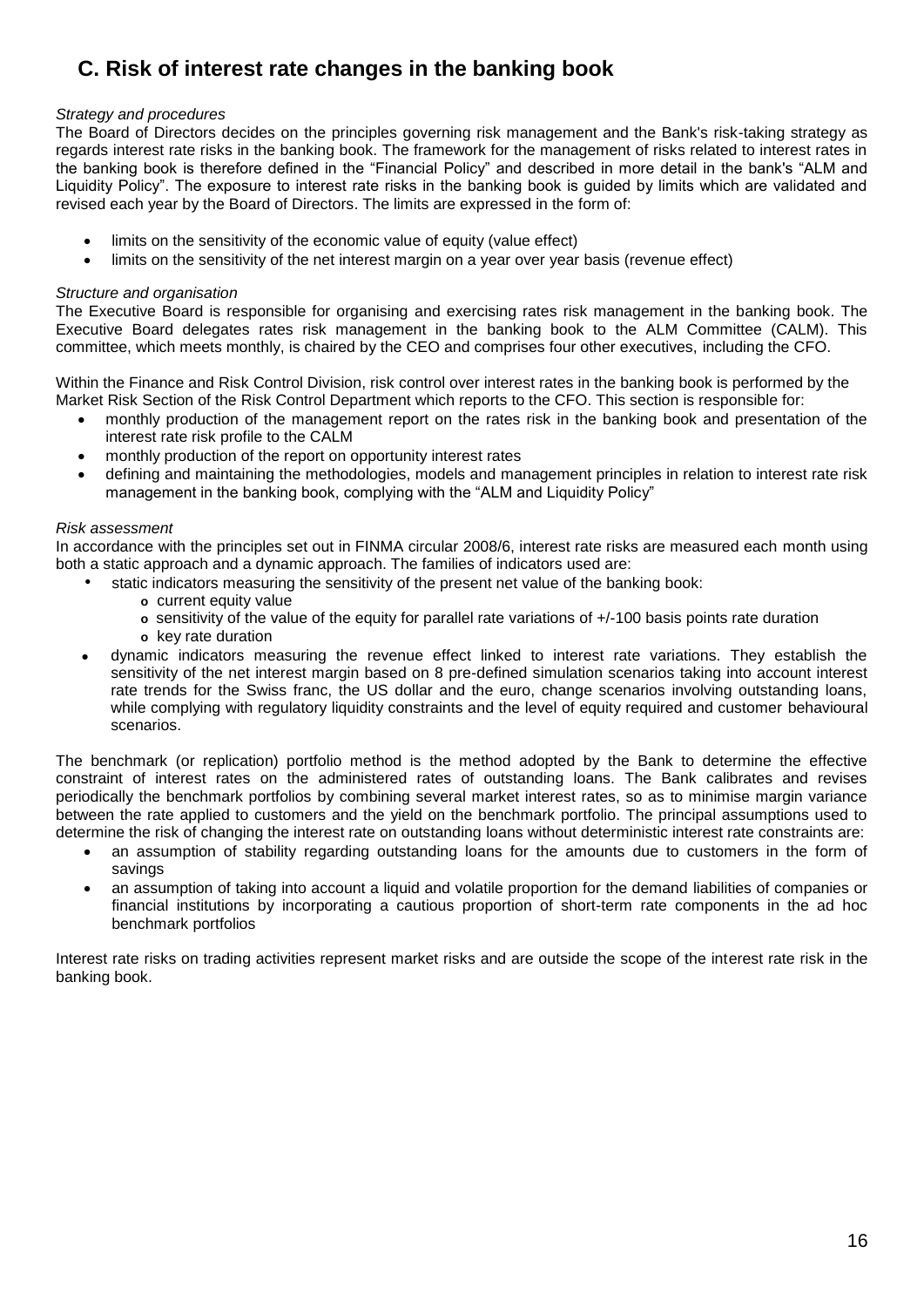#### *Reduction of risks*

Implementation of the policy applied in terms of hedging or mitigating the risks of interest rate changes is delegated to the ALM financial sub-committee (SCALM-F) chaired by the Bank's CFO. The SCALM-F is responsible for implementing and following up the CALM's decisions, monitoring market conditions on an ongoing basis and is involved, amongst other things, in the management of strategic hedging operations for the banking book. The most commonly used hedging products are interest rate swaps (IRS). The Bank may use options in the context of hedging the risk of an interest change in the banking book. Options positions on the banking book generated by commercial activities are systematically backed by a direct hedge.

The table below shows the sensitivity (in CHF million) of the economic value of the parent company's equity for a parallel rise of 100 basis points in the interest rate curve.

#### **Breakdown of equity sensitivity by time intervals**

In CHF million

|            | Less than 12<br>months | vears. | From 1 to 4 From 4 to 7<br><b>vears</b> | More than 7<br><b>vears</b> | <b>Total</b> |  |
|------------|------------------------|--------|-----------------------------------------|-----------------------------|--------------|--|
| 31.12.2016 | 6.1                    | 36.2   | $-66.3$                                 | $-116.3$                    | $-140.3$     |  |
| 31.12.2015 | 8.3                    | 34.2   | -56 0                                   | $-133.8$                    | $-147.2$     |  |

*Given the Bank's position as at 31.12.2018, only the impact of a rise in rates is shown.*

The table below shows the sensitivity (in CHF million) of the parent company's net interest margin for a parallel rise of 100 basis points in the interest rate curve within a one-year time horizon.

#### **Net interest margin for a one-year time horizon**

In CHF million

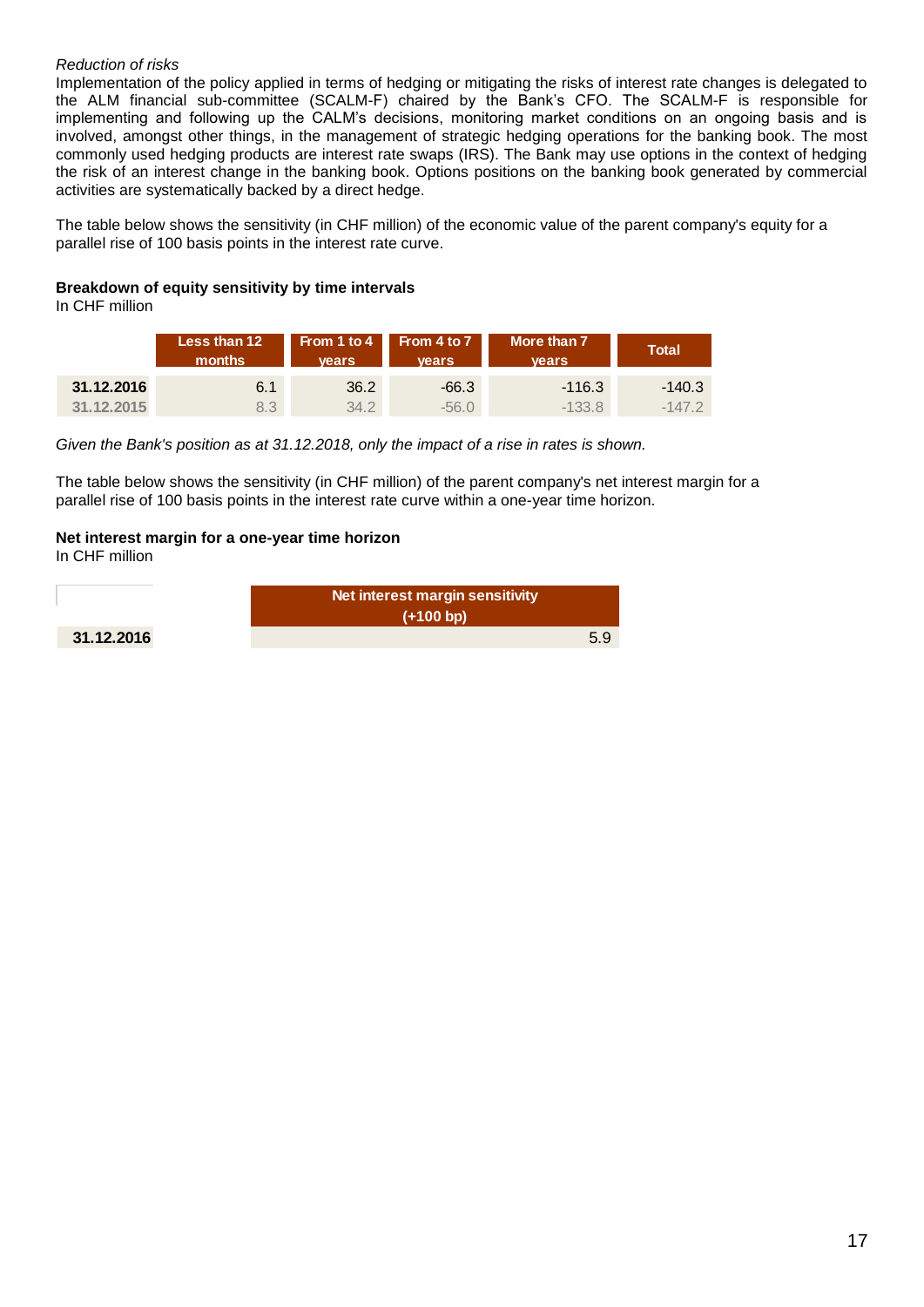## **D. Liquidity risk**

#### *Strategy and procedures*

The Board of Directors decides on the principles governing liquidity risk management and determines the level of liquidity risk tolerance. Liquidity risk tolerance is expressed through internal alert limits and thresholds based mainly on on- and off-balance sheet structure indicators. The level of these limits is reviewed annually within the framework of the Bank's "ALM and Liquidity Policy" revision.

#### *Structure and organisation*

The Executive Board is responsible for organising and operating liquidity risk management. The Executive Board delegates liquidity risk management to the ALM Committee (CALM). This committee, which meets monthly, is chaired by the CEO and comprises four other executives, including the CFO.

Within the Finance and Risk Control Division, control over liquidity risk is performed by the Risk Control Department, which reports to the CFO. This department is responsible for:

- monthly production of the management report on liquidity risk and presentation to the CALM
- defining and maintaining the methodologies, models and management principles in relation to liquidity risk management, within the framework defined in the "ALM and Liquidity Policy"
- daily communication of the parent company's Liquidity Coverage Ratio (LCR) to treasury department

#### *Risk assessment*

In accordance with the principles set out in FINMA circular 2015/2, the approaches adopted by the Bank to assess the liquidity risk are:

- internal alert limits and thresholds based mainly on on-and off-balance sheet structure indicators
- maturity concentration ratios of long-term loans
- the Liquidity Coverage Ratio (LCR) assessed on a daily basis for the parent company and on a monthly basis for the group and the parent company
	- the Net Stable Funding Ratio (NSFR) assessed on a quarterly basis
- stress tests mainly based on:
	- $\circ$  approaches comparable to those adopted in the context of the liquidity coverage ratio
	- o the survival horizon principle

The stress tests are designed for systemic and/or idiosyncratic scenarios. They take into account the Bank's specificities and foreign currency refinancing.

#### Liquidity Coverage Ratio *(LCR)*

The Liquidity Coverage Ratio (LCR) is one of the quantitative regulatory standards for liquidity risk management defined in the Basel III Agreement. It came into force on 1<sup>st</sup> January 2015 and the minimum requirement is 70% for 2016. This minimum requirement will be raised by 10% each year to reach 100% on 1<sup>st</sup> January 2019. The LCR ratio is an international standard which seeks to ensure that a bank has sufficient unencumbered outstanding High Quality Liquid Assets (HQLA), in the form of cash or other assets which can be converted into cash to cover its liquidity requirements in the case of a liquidity crisis lasting 30 calendar days.

#### **LCR breakdown**

In CHF million, BCGE group, average weighted amounts

|                                             | T <sub>1</sub> 2016 | T <sub>2</sub> 2016 | T3 2016            | T4 2016            |  |
|---------------------------------------------|---------------------|---------------------|--------------------|--------------------|--|
|                                             | Weighted<br>values  | Weighted<br>values  | Weighted<br>values | Weighted<br>values |  |
| Somme des HQLA                              | 3,809               | 3,810               | 3,708              | 3,560              |  |
| Somme nette des sorties de trésorerie       | 3,355               | 3,355               | 3,081              | 2,986              |  |
| Ratio de liquidité à court terme LCR (en %) | 114%                | 114%                | 120%               | 119%               |  |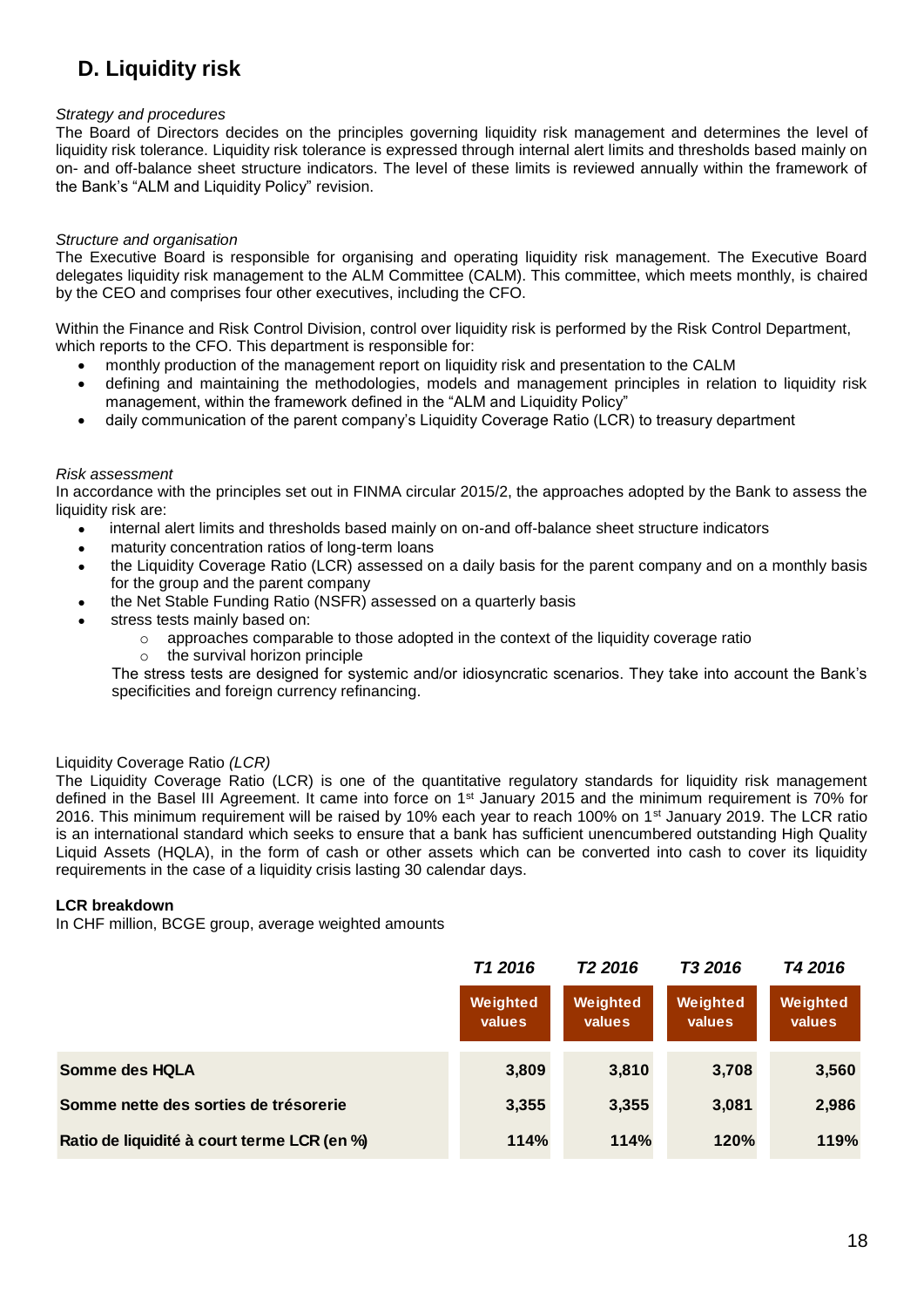The all-currency LCR ratio of the BCGE group remained stable overall and moves around an average level of 117%. The variability in the all-currency LCR ratio of the BCGE group is mainly due to the variability of net cash outflows.

More than 70% of the high quality liquid assets (HQLA) are made up of assets deposited in clearance accounts with the Swiss National Bank (SNB). The rest is mainly in securities of issuers rated AAA to AA- (Swiss Confederation, central mortgage bond institution, etc.) eligible for refinancing operations with the SNB and in cash held by the Bank.

As regards the concentration of financing sources, the main source of the Bank's refinancing is made of clients' individual and diversified deposits. As at 31.12.2016, the Bank's refinancing was essentially based on:

- client deposits representing more than 60% of liabilities
- bank loans and loans from the Central mortgage-bond institution representing more than 15% of liabilities.

Liquidity outflows as a result of "potential" margin calls are mainly caused by derivative-based interest rate risk hedging operations under CSAs (Credit Support Annex) with bank counterparties.

The LCR level in CHF is significantly higher than that of the LCR covering all currencies, firstly because the HQLA are principally CHF-denominated and, secondly, because the BCGE group must ensure centralised financing for its French subsidiary (mainly in euros) and financing for the global commodity finance business (mainly in USD).